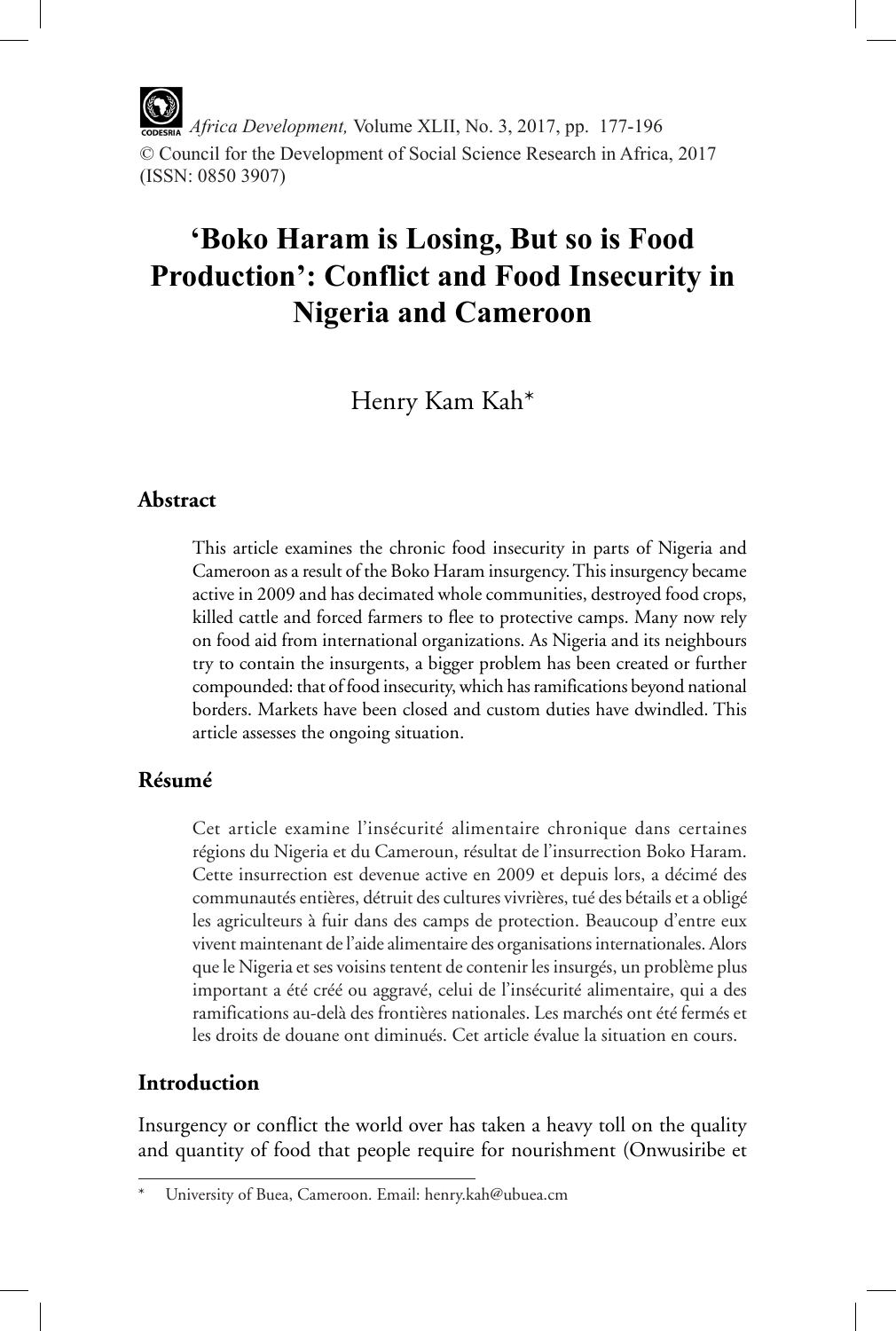al. 2015:217). The African continent is riddled with conflicts of various kinds. These conflicts include election disputes, resource and environmental challenges, civil wars, armed insurgency, religious intolerance, ethnic friction, community and boundary conflicts between countries (Matthews 1970; Wood 1993; Obi 1999; Idowu 1999; Blanton et al. 2001; Adejumobi 2001; Rwantabagu 2001; Ukiwo 2003; Agbu 2004; Gahama 2005–2006; Moritz 2006; Ibaba 2007, 2011; Ayai 2009; Allen and Okeke-Uzodike 2010; Alozieuwa 2010; Amungwa 2011; Uhunmwuangho 2011; Ezzine de Blas et al. 2011; Bere 2011; Christakis 2013; Pate 2014). Some of these conflicts have sadly led to a massive loss of lives and property and to environmental destruction with dire consequences for agricultural production and food shortages. The severe food crisis or insecurity in several parts of the continent is partly due to these very costly wars, the transformation of agricultural lands for other uses, global environmental changes, degradation of agricultural soil, erosion of the genetic base of agricultural biodiversity, water scarcity, poor governance, growing demand and changes in consumption patterns, uncontrolled deforestation, export-oriented agricultural development policies and political malfunctions within and between countries (Paarlberg 1999; Gebre 2002; Cameroon Country Report 2010; Yengoh et al. 2010:6; UN 2011; Epule *et al.* 2012; Ngoh 2013; Hemen 2013; Dubagat 2013).

Nigeria has experienced ethnic and religious conflicts since independence from Britain in 1960. Among these conflicts were the civil war that rocked the foundations of the country between 1967 and 1970. Memories of the destructive effects of the war led to the formation of pressure groups in the Eastern Region of Nigeria such as the Movement for the Actualisation of the Sovereign State of Biafra (MASSOB) and the Indigenous People of Biafra (IPOB). These groups are demanding sovereign statehood for the Igbos, one of the predominant ethnic groups of Nigeria, and other groups in eastern Nigeria. They have questioned the continuous existence of the Federation in preference for a new state which their forefathers fought for between 1967 and 1970. The Niger Delta region has experienced environmental conflict, and the rise of militant groups in this region have challenged the authority of the Nigerian government to control the area. Other groups within the Yoruba ethnic group and in the northern part of Nigeria are clamouring for greater autonomy from within the Federation of Nigeria.

Beyond the demands of these pressures groups from different parts of Nigeria, the country also went through several military take-overs between the 1970s and early 1990s which destabilized and made the country insecure. During the oil boom of the 1970s, the Nigerian military juntas were more concerned with political power than giving attention to the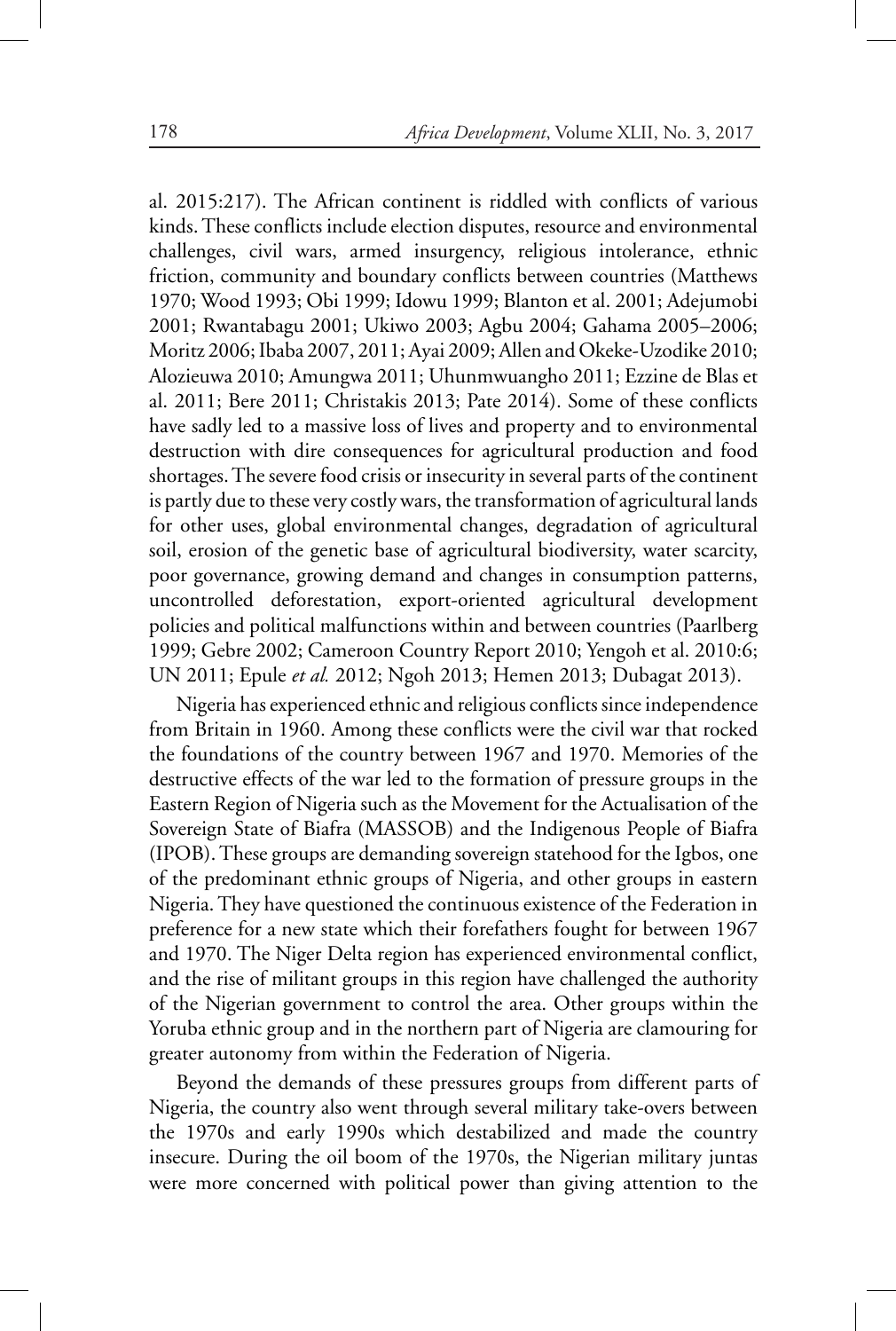development of the agricultural sector. It was not until the 1980s, following the Structural Adjustment Programme of 1986, that the government decided to revamp the agricultural sector (Okojie 1991:33). After a spell of military dictatorship, this colossus of Africa reverted from 1999 to the institutionalization of a democratic culture. In spite of this change in the governmental system, corruption remains a hydra of Nigeria's political economy. President Muhammadu Buhari has promised to tackle this head on since coming to power in 2015. This notwithstanding, the changing climatic conditions, fratricidal farmer–herder conflicts in Nigeria and the Boko Haram insurgency that began in 2009 in north-eastern Nigeria have negatively impacted on agricultural productivity and distribution networks from the north to the southern part of the country and vice versa (Eme *et al.* 2014).

For its part, Cameroon has been a relatively peaceful country since independence and reunification in 1960/61. This ended however in the second decade of the twenty-first century when peace was threatened by the cross-border incursions of Boko Haram and the warring parties in the Central African Republic (CAR). Prior to the independence of French Cameroon on 1 January 1960 and the reunification of British Southern Cameroons with the Republic of Cameroun on 1 October 1961, there was internal conflict between rival nationalist groups and parties. The Union des Populations du Cameroun (UPC), which was formed by radical trade unionists in 1948, embarked on a virulent attack of state institutions as members clamoured for the immediate independence and reunification of Cameroon which was partitioned after the defeat of Germany following the First World War, 1914 to 1916. The UPC's radical stance led to an internal insurrection, but the French colonial government and Premier Ahmadou Ahidjo suppressed this through force, destruction of property and loss of lives. The nationalists who fought for true independence and reunification for Cameroon, free from neo-colonial strings, such as Reuben Um Nyobe, Ernest Ouandie and Felix Roland Moumie were branded as terrorists by the colonial authorities in both British Southern and French Cameroon and were eventually eliminated. The country remained relatively peaceful and stable after independence and reunification until the coup d'état on 6 April 1984 against the government of President Paul Biya, successor of President Ahmadou Ahidjo who had resigned on 4 November 1982 and handed the mantle of leadership to the former two days later. This failed coup led to tension between northerners and the ruling Ewondo–Bulu–Fang ethnic groups of the Centre–South. Several political leaders from the north were eliminated and troubled peace was restored to the country.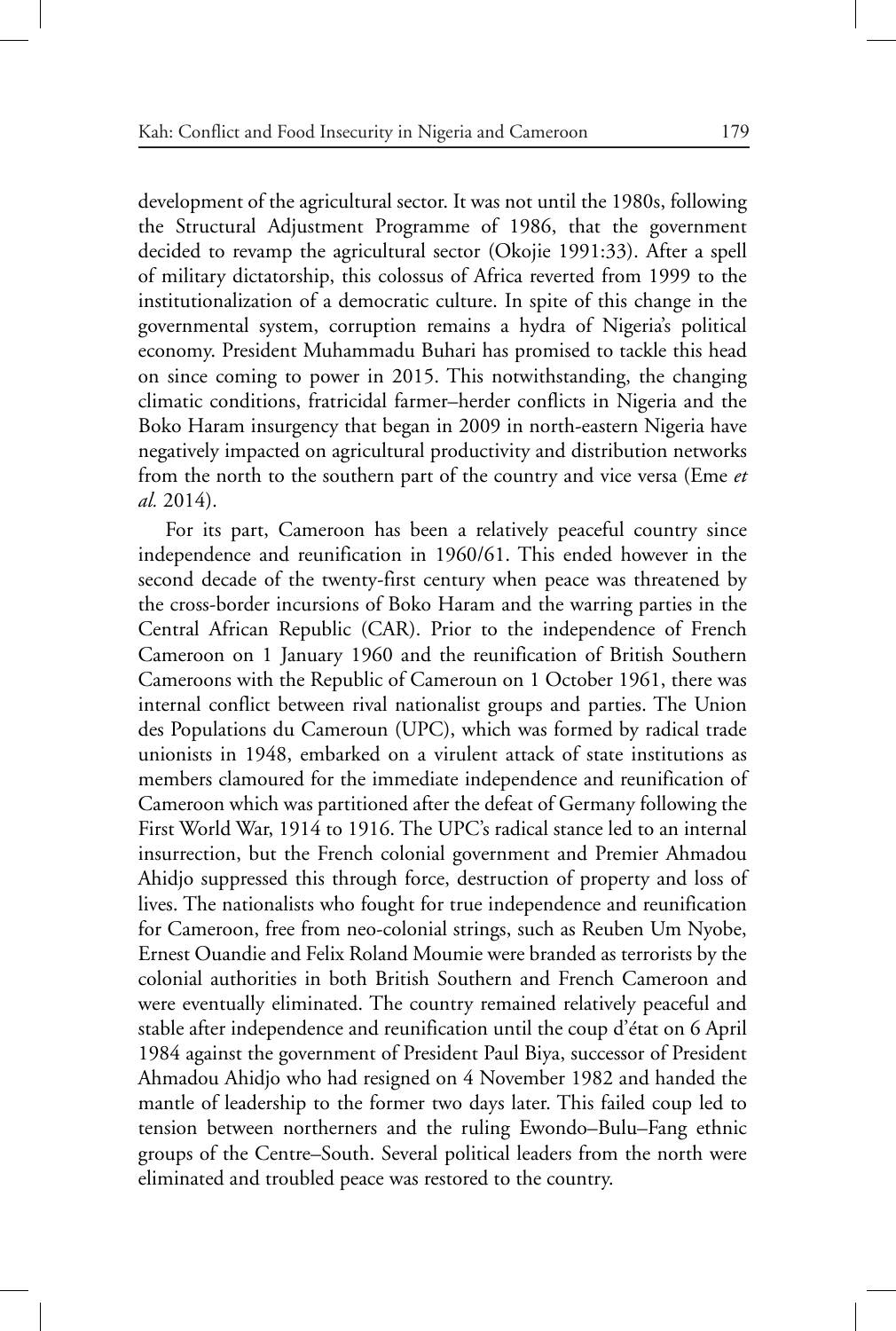The greatest threat to peace and stability in Cameroon came in 2012 due to political instability in CAR following the ousting of President Francois Bozizé from power (Kah 2013). His overthrow and escape to Cameroon, and the ensuing tussle for power between the predominantly Muslim *Séléka* rebels and the mostly Christian and non-Christian anti-*balaka* groups, led to an overflow of refugees from CAR into the East Region of Cameroon. The influx of refugees from CAR into the East Region has since then posed a serious problem to food security for the population of this region and the refugees. Cross-border incursions from warring groups in CAR have affected agricultural activities. The result has been food shortages. Besides, the Boko Haram insurgency spilled over into Cameroon and compounded already existing agricultural and food security problems in 2013. One of the largest camps for refugees in the northern part of Cameroon is at Minawao. This camp harbours over 325,000 people displaced within Cameroon as well as others from Nigeria (Mbom 2016) and there is limited food for this teaming population.

#### **Conceptualizing and Contextualising Food (In)Security**

Food (in)security has been defined in different but complementary ways. The World Bank defined food security as a condition where everyone has access to sufficient food to live a healthy and productive live (World Bank 1986). The Africa Bureau of the United States Agency for International Development (USAID 2015) defines it as a situation when everyone has physical, social and economic access to sufficient food to meet their dietary needs, produce and stay healthy. In fact, food security is when there is food sufficiency with no hunger or fear of starvation. Several indicators are associated with food security. These include availability, access, adequate utilization and stability of food supply at all times (Dubagat 2013). A shortterm definition of food security for any country or the entire globe is the ability of food-deficit countries or households within countries to meet target consumption levels on a yearly basis (Salih 1994:4). Mung'ogong'o (2002) defines food security from the perspective of the people of the Shinyanga Rural District in Tanzania. The people argue that a food-secure household is one with enough maize, bulrush millet or sorghum in store that would last for a year. It also means that a household with enough money, livestock or other assets to buy food is food-secure. Food insecurity for its part is caused by land shortage, lack of water, incessant drought, lack of farm credit, destructive birds, poor cultivation techniques, decreasing soil productivity, lack of reliable markets for crops and livestock, and misuse of available food among other factors.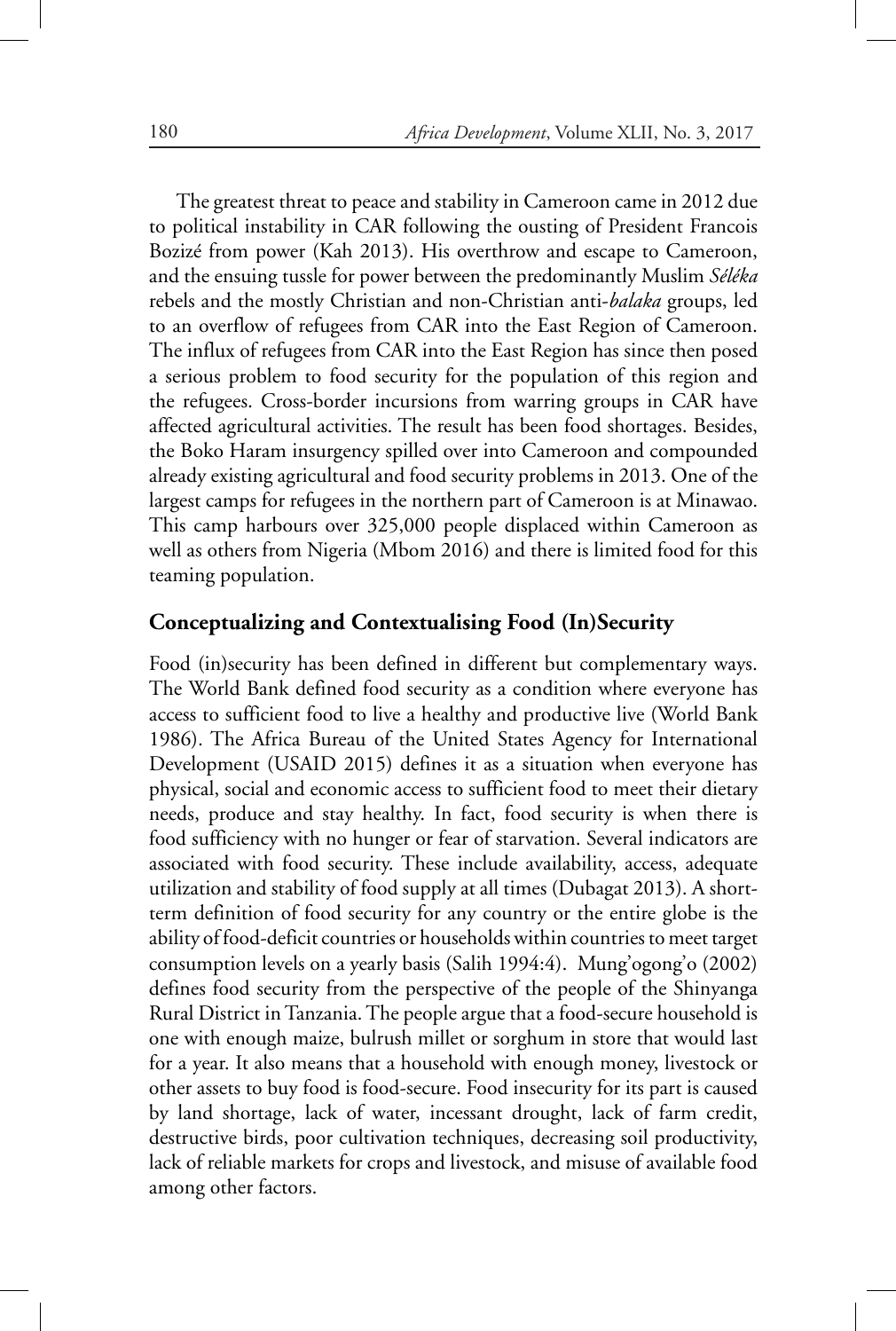When these conditions are non-existent or inadequate, a people are foodinsecure. Food insecurity therefore results when not everyone has access to sufficient food to live a healthy and productive life or when they cannot meet target consumption levels yearly. The emphasis here is on access to sufficient food for a healthy and productive life that is free from hunger and the fear of starvation. People without physical, social and economic access to sufficient food to meet their dietary needs to enable them to produce and stay healthy suffer from food scarcity and insecurity. When people have food but of insufficient quantity and quality, they are still food-insecure. The mere availability of food does not guarantee food security except when it is of adequate quantity and quality. When food supply is unstable and unreliable for one reason or another, food insecurity is said to exist. Again, if food is available but is not adequately utilized because of egoism or selfcentredness, one cannot be sure of food security.

In the real world, there are other situations or circumstances, such as war, when there is an acute food shortage. The Boko Haram insurgency, for example, has created instability in the northern region of Cameroon and the north-eastern region of Nigeria. Food shortages may also be due to environmental and climatic changes, flooding and other factors which affect food production. This article argues that when there is nothing for people to eat because they cannot farm or harvest the crops planted, when there is a seizure of crops or they cannot get food supplies from relief agencies or even trade in and for food items from other areas, then there is food insecurity. This is worse than a situation when there is food which is not adequate for people to eat or when there is no stability in food supply. The escalation of war in northern Cameroon and Nigeria has prevented many from farming in the due season, harvesting what was planted and attending the market to buy or sell commodities. The situation is getting worse by the day as machine guns hit the earth clearing vegetation in their path and people scamper in different directions. In the midst of this chaos the Boko Haram insurgents have seized cattle and harvested or destroyed crops in anger and frustration. Refugees in the camps are insecure and cannot cultivate crops in the due season. Relief agencies have grappled with food scarcity as the number of refugees in the camps swell. Such a chaotic situation has compounded the food crises, which are already a serious problem in many African countries.

#### **The Food Crisis in Northern Nigeria and Cameroon**

The Sahelian climatic conditions of northern Nigeria and Cameroon have had a negative impact on food production for a long time and explain why, from the colonial period, the British and French invested in agriculture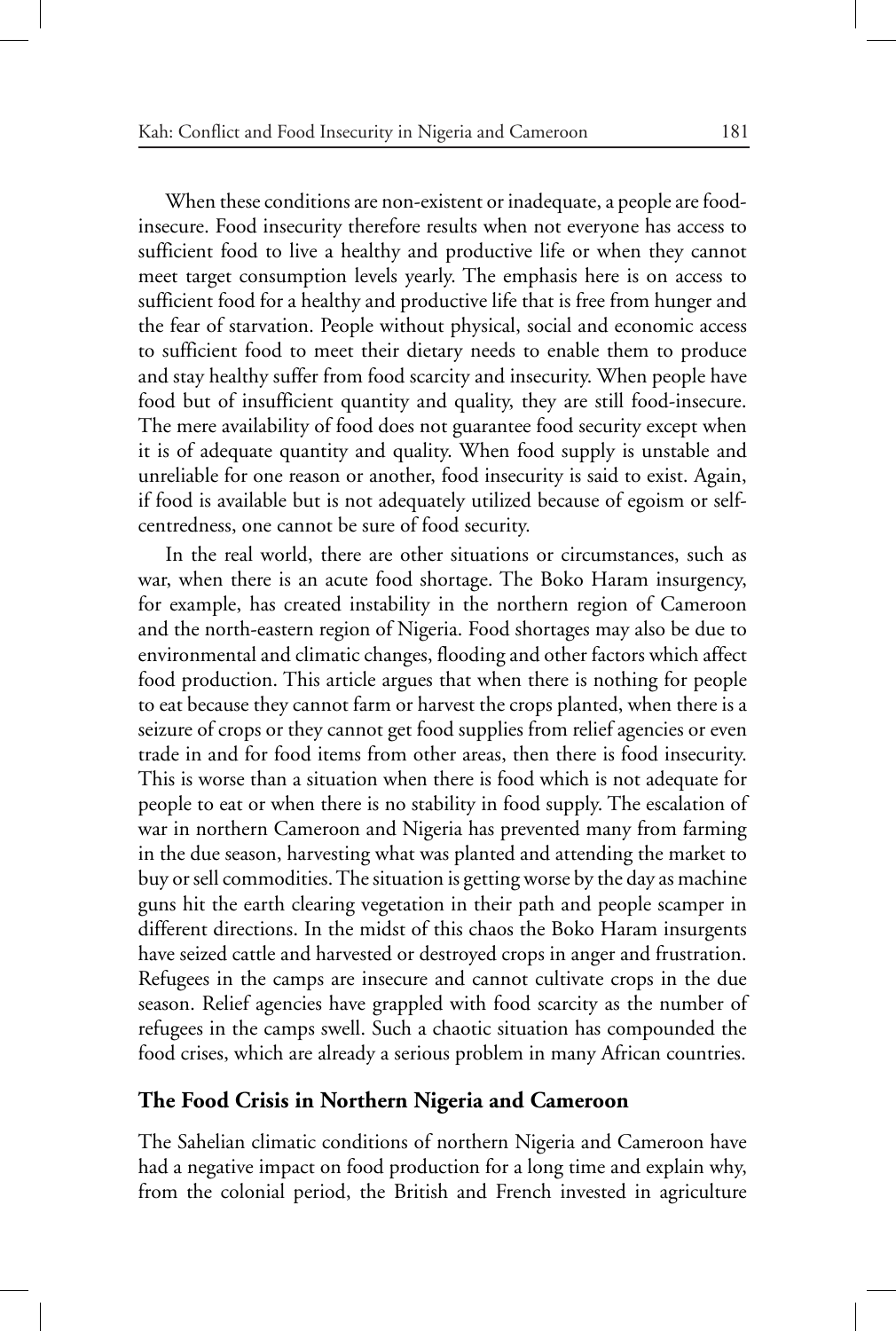in northern Nigeria and northern Cameroon respectively. This already precarious situation has been compounded by the Boko Haram insurgency, which has engulfed this region since 2009. People have fled from one settled area to another for security and the tactics employed by Boko Haram have not been environmentally friendly. This has seriously affected food and cash crop production in this region.

Many of the internally displaced people in the north-eastern part of Nigeria face enormous difficulties in meeting their food and non-food needs. Assessments in late 2014 alone, following interviews with key informants in Gombe, Yobe and Adamawa states, revealed that vast areas of southern Yobe and Borno and northern Adamawa were under-cultivated and/or not harvested during the May to December main farming season as a result of attacks and conflict-related fears orchestrated by the Boko Haram insurgency in the area. Many of the internally displaced persons in northeastern Nigeria can only secure a single meal a day. They have abandoned their farms, agricultural activities and homes due to insecurity. Internally displaced families have exhausted their food stocks and have turned to consuming grain reserved as seedlings for the next planting season. Offseason farming and fishing activities in the first half of 2015 were lower than before, thereby affecting agriculture and fish farming activities. As a result, many households in the affected areas in Bornu, Yobe and Adamawa were left with significantly below-average food stocks in 2015. Income from agricultural wage labour for both the main and off-season periods were down due to decreased labour participation. As insurgents attacked livestock holdings and disrupted markets, incomes from livestock sales were also down.<sup>1</sup> Statistics for 2015 show that due to the Boko Haram insurgency more than 5.2 million people in north-eastern Nigeria suffered from severe food insecurity and some 54,000 faced famine. The current food insecurity crisis is massive in this conflict prone region of Nigeria. Over 15 million people are now food insecure of whom over 5.2 million are severely food insecure (Nigeria – Complex Emergency 2015:2; Imaseun 2015:289). This is a problem that is likely to last for a long time considering the level of destruction to the flora and fauna of this area.

The crisis in the North has also affected the supply of food items such as vegetables, beans, yams, groundnuts, potatoes, carrots, onions and beef to the southern states of Nigeria (Onwusiribe *et al.* 2015:218). Although these southern states are also engaged in the production of food, there is not always enough to meet their food needs. They have over the years relied on imports and additional supplies from the north to augment supply and their daily food intake. The insurgency has drastically reduced food production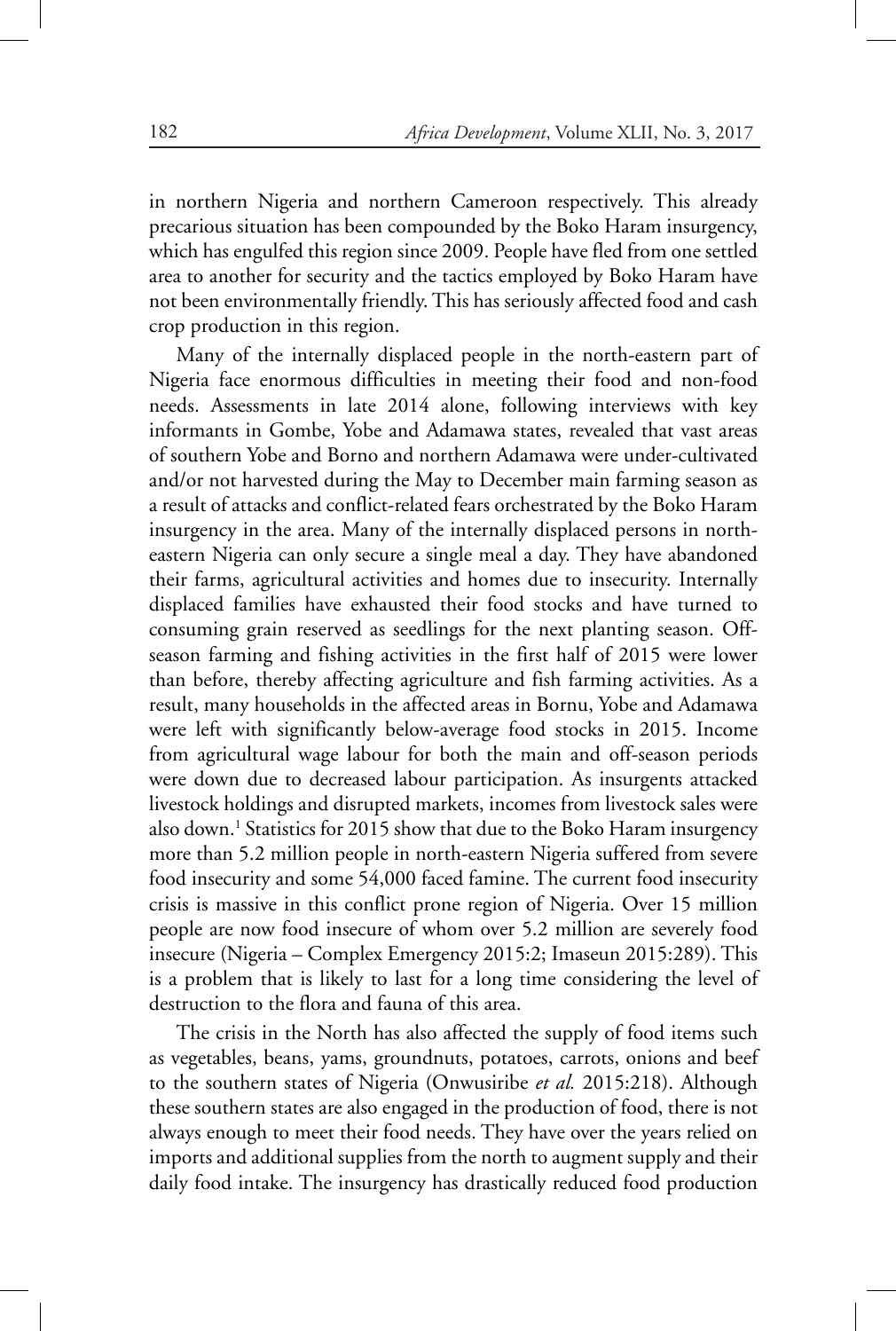in the northern states with the multiplier effect being a reduction in the number of trucks conveying food from the north to the southern markets and beyond. As a result, there has been food insecurity not only in the northern states of Nigeria but also in the southern states and other parts of Africa, such as parts of Chad that have traditionally relied on food from northern Nigeria for survival. Food insecurity is therefore not limited to the north-eastern region of Nigeria.

Since the outbreak of the Boko Haram conflict, Maiduguri, the capital of Borno State, has been threatened by food insecurity (Awodola and Oboshi 2015:11). The city was a shipping port and leading commercial centre of the border region of Nigeria with Cameroon, Chad and Niger. It was also a hub for agricultural products from the twenty-seven local government areas of Borno State. These agricultural products were traded within the three main markets of the Baga fish market, Gomburu and Monday markets. The Gomburu market was additionally strategic and very important because of its location between the major roads leading from the Gomburu/ Ngala border town to Cameroon and Chad (Awodola and Oboshi 2015: 13). Food crops were thus easily transported across the border to serve the pressing needs of the population in this region. The Monday market, for its part, served as a useful link for the distribution and supply of food within and outside of Nigeria. The agricultural sector, which feeds most of the people, has been the most affected sector of the economy of Maiduguri, the chief town of Borno State (Awodola and Oboshi 2015:13). Besides this, the entire north-east is a food producing region and also a passing point for livestock moving to different places. The Boko Haram insurgency has reduced household capacity to continue typical livelihoods and also decreased market function and trade flows (ACAPS 2014:2). This clearly indicates that as the war against Boko Haram goes on, the real cost can be found in the food sector, which has been stretched to the limit. It is likely to take a very long time for this trend to be reversed in the city of Maiduguri and other surrounding markets. The decrease in food production has also seriously affected agriculture-related business in this region of Cameroon and Nigeria.

The escalation of the Boko Haram insurgency has caused many farmers to abandon their farms for fear of attacks by marauding Boko Haram insurgents. A lecturer of agricultural science at the University of Maiduguri, Abba Gambo, said in 2015 that 'No one can move a kilometre due to fear. Most of them [local population] have fled their homes' (Muhammad 2015). The worst-hit states of Borno, Yobe and Adamawa have often produced staple foods such as cowpeas, rice, millet, sorghum, corn, yams, tomatoes,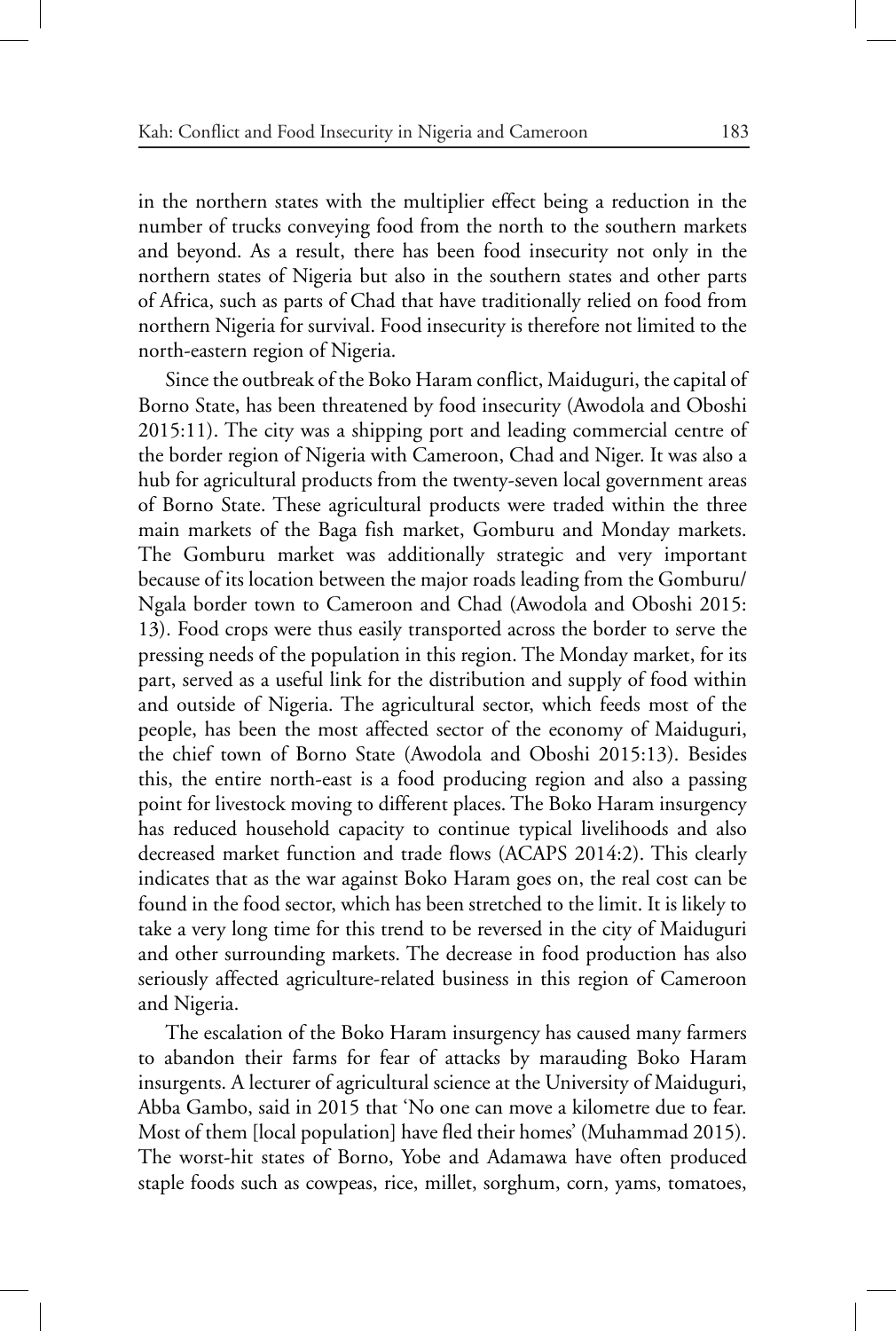onions, fish and livestock. The farmers are no longer able to produce in sufficient quantities to meet the demand from other parts of Nigeria. Abba Gambo was in fact alluding to farmers who instead of going to the farms to cultivate crops were pre-occupied with their safety. Many of the youths who used to support agriculture in the rural areas have moved to Maiduguri. This has reduced the labour needed in the agricultural sector of this region of Nigeria. Others, for their own security, have escaped to neighbouring countries (Awodola and Oboshi 2015:13) as refugees. This became an endemic problem in 2016, considering that Maiduguri, which was more or less a crossroad for agricultural products from other areas of this region of Africa including Niger, Chad and Cameroon, no longer has this role. Maiduguri was for a long time an important link between the agricultural-producing regions of the south and the drier Sahelian region stretching up into Libya. Its decline has had a heavy toll on food shortages and the consequences thereof.

Vast areas of southern Yobe, Borno and northern Adamawa states have been under-cultivated or not harvested at all. This was the case, for example, between the months of May to December 2014; off-season farming and fishing was also affected. This situation has been compounded by the recurrent inter-communal conflicts in Bauchi, Benue, Kaduna, Nasarawa, Plateau and Taraba States. These conflicts have disrupted agricultural activities and some markets from functioning across northern Nigeria (ACAPS 2014:3). The under-cultivation of crops or the inability to harvest what has already been planted is only exacerbating the food crisis in the northern parts of Cameroon and Nigeria. Off-season farming that used to supplement farm products in this region and the southern parts of the two countries has also been disrupted. This is against a backdrop of many more mouths to feed, and no food, which has led to famine and requests for food aid from international relief agencies.

The attack on markets as the latest strategy of the insurgents has scared many people who supplied or bought food items in the markets across northern Nigeria and Cameroon. Many of them who were involved in trading perishable commodities such as vegetables in markets like Gomburu have paid a heavy price, since they find it extremely difficult to deliver these vegetables. There has also been the additional difficulty of transporting food items from the local government areas of Borno into Maiduguri for fear of attacks by Boko Haram. This has further been complicated by the number of check-points mounted to control the movement and activities of the insurgents. The increase in transport fares caused by fuel scarcity has made matters worse. This is because very few vehicles circulate. The result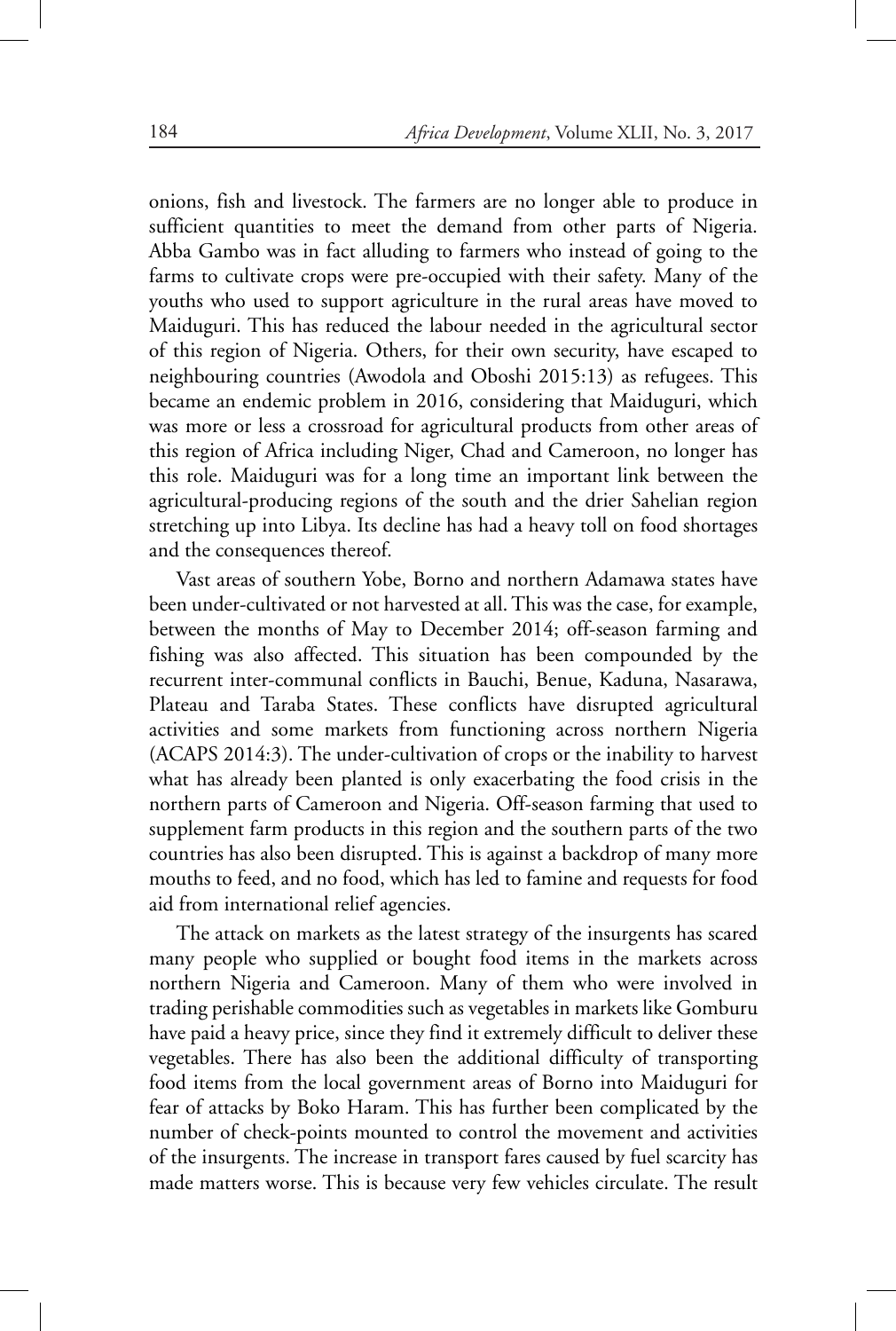is limited food supply and an increase in prices of basic foodstuff which are beyond the reach of ordinary citizens, not only in the northern part of Nigeria but also in the southern region which relies heavily on the north for certain food items (Awodola and Oboshi 2015:14; Onwusiribe et al. 2015: 218).

In addition, many farmers who have braved the odds to cultivate crops in high demand in the cities and towns face difficulties in supplying these crops. This is because key bridges on important link-routes have been sabotaged by militants. Vehicles travelling on remote roads have been ambushed, crops destroyed and the occupants killed. A bridge linking Nigeria and border communities near Cameroon and another connecting Maiduguri in Borno State to Damaturu in Yobe State were both blown up by Boko Haram in 2014. This disrupted transportation in the region with long-term consequences on food supply across Cameroon and Nigeria. One fish seller in Maiduguri, Mohammed Sani, explained the disruptive effects of Boko Haram insurgents on the transportation of food from northern Nigeria to markets in different parts of the country in 2014 in the following words: 'Before this Boko Haram insurgency, we use to load 40 trucks with fish to the south every week on market days but now it has reduced to five trucks and a maximum of seven trucks a week' (Muhammad 2015). Many households in the southern states of Nigeria have been forced to exclude fish from their diet because of scarcity and the unusually high price of fish caused by higher demand than supply. The Brookings Institution in Washington reported that the production of corn, cowpeas, rice, sorghum and millet in the northeast region of Nigeria fell by an average of 76 per cent in 2015 when compared to the four years prior to 2009 (Muhammad 2015).

Many people who commuted from the North to as far south as Lagos, Ibadan and Ogbomoso to supply different food items like pepper, tomatoes and fish have abandoned this line of business (Awodola and Oboshi 2015: 14) because of the devastating effects of Boko Haram. This has personally affected them because they no longer have money from selling these items which can be used to buy other food items. The result has been insecurity of food sources in three agricultural producing states of north-eastern Nigeria namely Adamawa, Borno and Yobe. The food crisis rocking north-eastern Nigeria and extending to the southern part of the country has also gained currency in northern Cameroon, southern parts of Chad and the Niger Republic.

The debilitating effect of the Boko Haram insurgency on food insecurity in northern Cameroon manifests itself in the mass mobilization of young people to fight either for or against it. The consequence has been the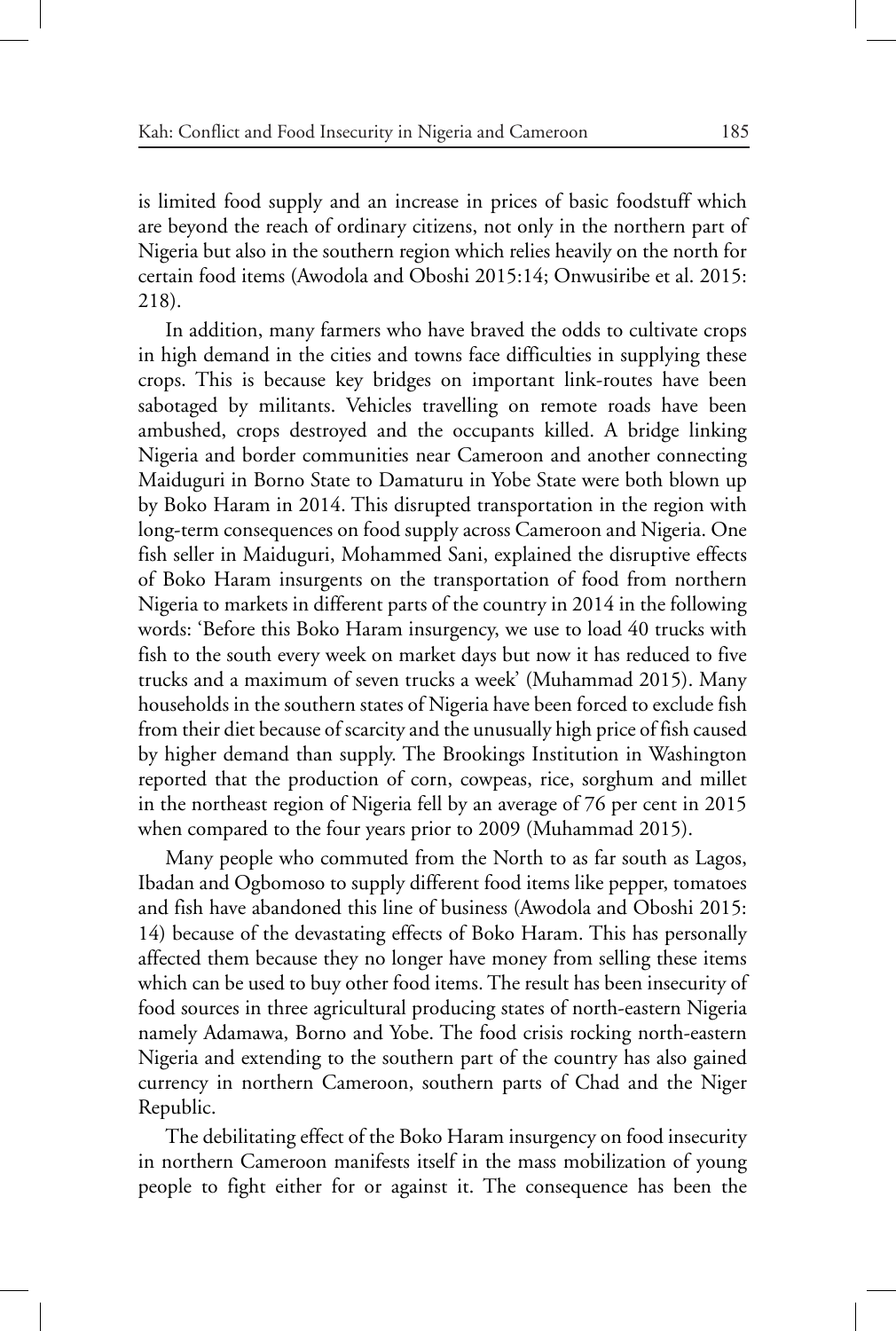abandonment of agriculture (Akepe and Johnson-Rokosu 2016:34). The sustained Boko Haram incursions into the Far North Region of Cameroon from north-eastern Nigeria led to three consecutive years of poor harvests and disrupted markets and trade within and outside the region. This has led to a serious deterioration in the food security situation of the population of the Far North Region of Cameroon. According to a recent assessment by the Emergency Food Security unit of the World Food Programme (WFP) in the four most fragile regions of Cameroon almost 250,000 people are severely food-insecure and 1.7 million are moderately food-insecure. In June 2015 alone, over 200,000 people in the Far North Region of Cameroon lived with acute food insecurity and about 35 per cent of the children in the border areas were estimated to be malnourished. This has been compounded by the cross-border raids of Boko Haram since 2014 which have resulted in over 70 per cent of farmers of the Far North deserting their farms. The most affected divisions are Mayo Sawa, Mayo-Tsanaga and Logone and Chari. Women and children, who represent over 84 per cent of the Internally Displaced Persons (IDPs) in this region, are more at risk of food insecurity, especially because many have lost their husbands due to war and are now heads of households (ACAPS 2015:1). If the war persists, it seems likely the situation will deteriorate further.

The Boko Haram war has crippled the business of large-scale vegetable farmers in the Far North Region of Cameroon and eroded the livelihood of thousands of others who have relied on it for sustenance. The volume of farm produce has dropped and farmers are left stranded with decaying harvests of perishable crops. Mokolo, which overlooks Ndjaména, the capital of the Republic of Chad, used to be a trading hub for farm products, especially vegetables, drawing people from different countries including Chad, Mali and Sudan. Today, the town is virtually cut off from the rest of the country and is deserted with very little or no business taking place. The insurgency has had a crushing effect on agriculture and is likely to affect over two million people in the near future. Migration away from the epicentre of war has created chaos, disrupted regular farming and strained impoverished communities in northern Cameroon. This is compounded by the very unfriendly climatic conditions of this region of the country (Nforngwa 2016) which affect agricultural productivity.

The effect of the war on Boko Haram on food availability is very glaring among the refugees, many of whom are located within the North Region of Cameroon. The quantity of food given to them is small and has led to complaints from the refugees themselves. A Nigerian primary school teacher and resident of the Minawao refugee camp in the Far North Region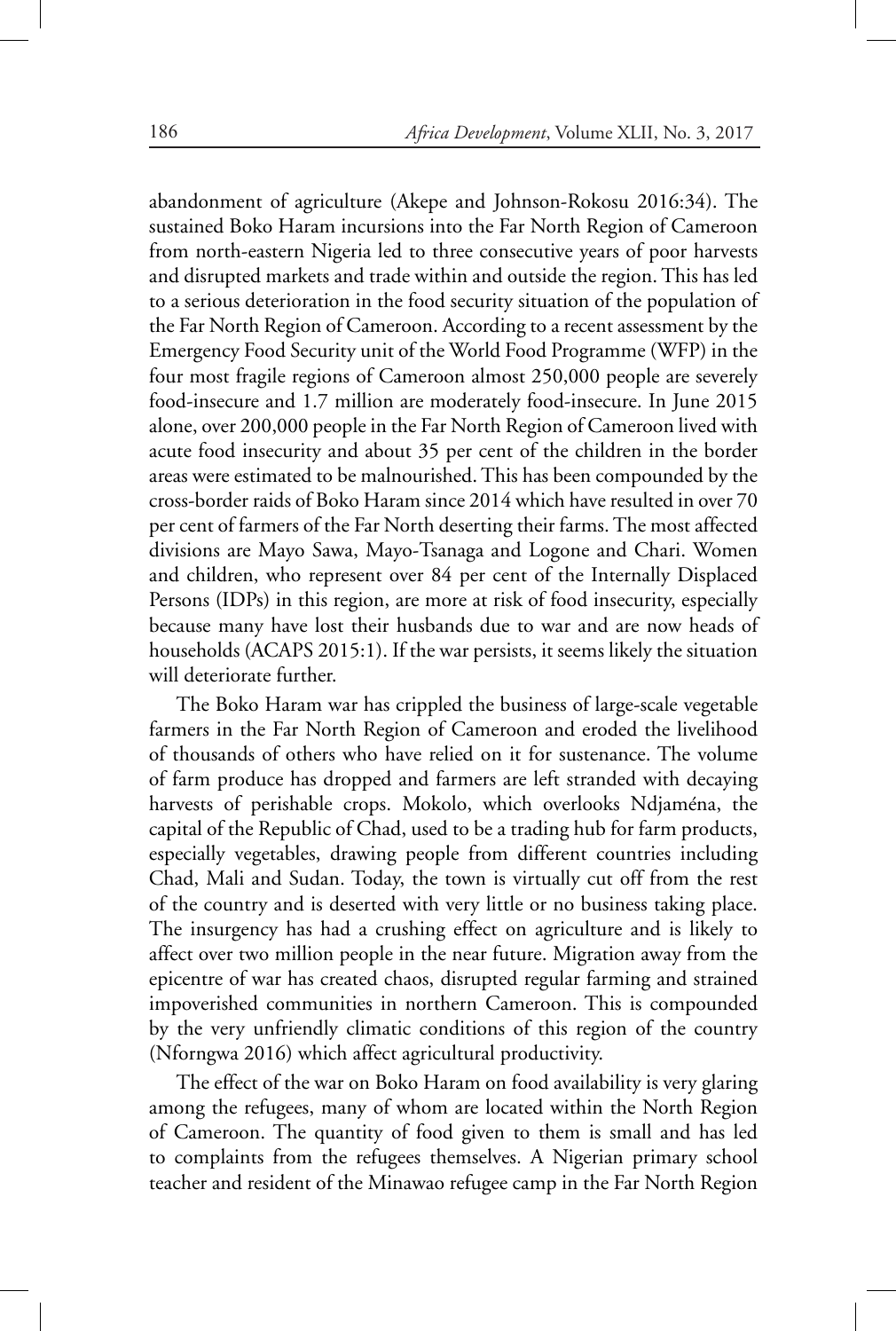of Cameroon, Mr John Guige, lamented to the Inter Press Service (IPS) about the shortage of food for refugees in the camp. He opined that 'They have reduced the quantity of food they used to give us and we still do not know why. But we are managing. We are refugees and we have no choice. All they give us is rice and some soya beans' (Mbom 2016). Also expressing his frustrations about the shortage of food in the Minawao camp, Nigerian John Bouba, who escaped from the Boko Haram insurgency to the camp, said:

We sell half of it [rice] in the local market. We use the money to buy corn which we mix with some of the rice and grind it. After the third week, we eat rice till the next monthly rations of food are shared. We don't know why but we are grateful to the people providing the food we eat. We cannot compare it to what we used to eat while at home in Nigeria. We worked and earned it. Here we are obliged to sit and wait on people of goodwill to support us (Mbom 2016).

It is clear from John Bouba's lamentation of the precarious food situation in Minawao camp that there is not enough to feed the refugees in the Minawao camp. Refugees are more or less compelled to eat rice day in day out. Some of them have resorted to selling some of the rice given to them to buy corn which they mix with rice for consumption. The increasing food insecurity in this region of Cameroon has forced refugees to eat whatever is given them, even if they do not like it. This is contrary to what was available before the Boko Haram insurgency in this part of the country. The foodinsecure situation deteriorated in 2015 with an increased wave of violence. According to Felix B.F. Gomez, country director of the United Nations WFP for Cameroon:

The number of people facing food insecurity has more than doubled since June 2015; some 1.4 million individuals are now estimated to be food insecure which represents over one-third of the region's population. Some 200,000 people are facing severe food insecurity, which is an increase by 300 per cent since June 2015 (Mbom 2016).

The precarious food situation for the inhabitants of the North Region of Cameroon has increased with the escalation of the war against the Boko Haram insurgents. The longer the war, the greater the impact on food insecurity, which itself is a source of conflict. Mr Gomez may be exaggerating the real situation on the ground but the fact remains that the acute food shortages in the North Region of Cameroon are due to the Boko Haram insurgency and other human and natural causes.

Cattle rustling and kidnapping by armed groups from across the border in the politically unstable CAR have also disrupted farming and agro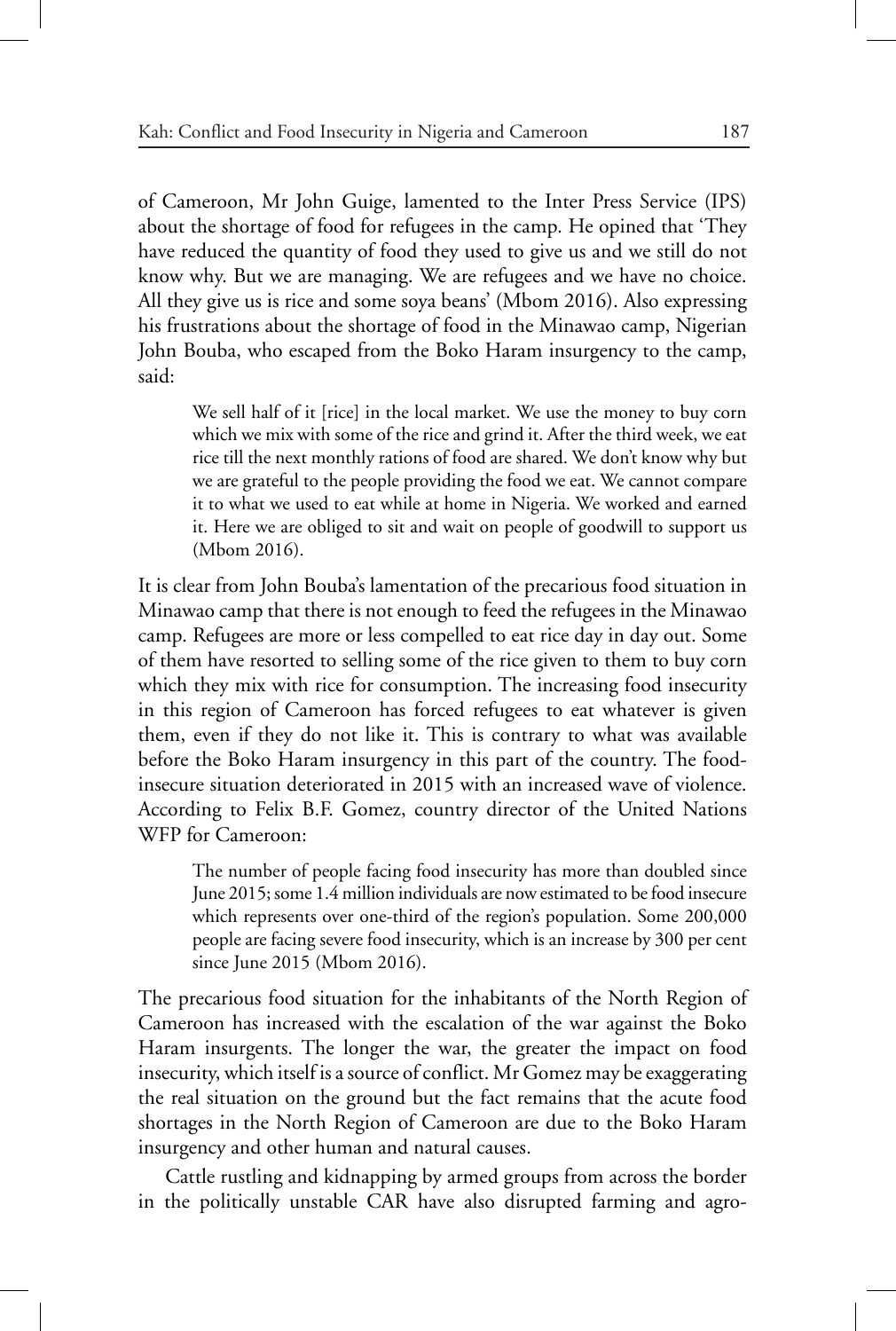business in Cameroon's Adamawa region, a major beef producer not only for Cameroon but also for CAR.<sup>2</sup> Beef has become scarce and expensive, which makes it difficult for poor people to procure it for their protein intake. This phenomenon of destabilizing cattle rustling has become so endemic that in 2015 Felix Gomez said that 'We have noticed a deteriorating food security situation in the Adamawa region in 2015. Ongoing criminal activities such as kidnappings, stealing of cattle and crops have exacerbated the situation and impacted the farmers as well as cattle headers in the region'.<sup>3</sup> Such challenges do not provide a congenial environment for extensive farming to take place, leading to food scarcity and insecurity.

There are great challenges to food insecurity in the North Region of Cameroon caused by the destabilizing war against Boko Haram and also by natural phenomena. The region is generally known for a high level of food insecurity. It is also experiencing growing pressures on food supply due to the massive movement of people across the Cameroon and Nigerian borders caused by the political–religious conflict in this region. The droughts of 2009 and 2011 and damaging floods of 2010 and 2012 had a devastating impact on crops, resulting in poor harvests and famine. Cereal stocks in the Far North Region of Cameroon have dramatically declined during the period of the Boko Haram insurgency. In terms of its impact, the Cameroon Ministry of Agriculture and Rural Development estimated that there was a deficit of 100,000 tons of cereals in northern Cameroon. This has exposed nearly two million people to famine.

In 2006, a few years prior to the violent eruption of Boko Haram, RELUFA, the Cameroonian Joining Hands network of the Presbyterian Hunger Programme, started community grain banks in some villages in the Diamare and Mayo Tsanaga divisions of the Far North Region of Cameroon to address the food insecurity situation there. These grain banks offered families the opportunity to borrow grain during the lean period and reimburse the grain borrowed during the harvest period. The reimbursement was accompanied by a small interest payment which led to an increase in grain stocks in community grain banks. These were well managed. Since 2006, this laudable initiative has grown like a mustard seed and now covers over forty-two villages. In addition, twenty-seven durable grain storage structures have been erected. RELUFA estimates that more than 25,000 people benefit, either directly or indirectly, from its community grain banks in the Diamare and Mayo Tsanaga divisions (Bamenjo 2015).

In spite of the laudable initiative of RELUFA, there are still serious foodrelated problems in this region of Cameroon. The Boko Haram insurgency has made it difficult for cereals that were borrowed from the grain banks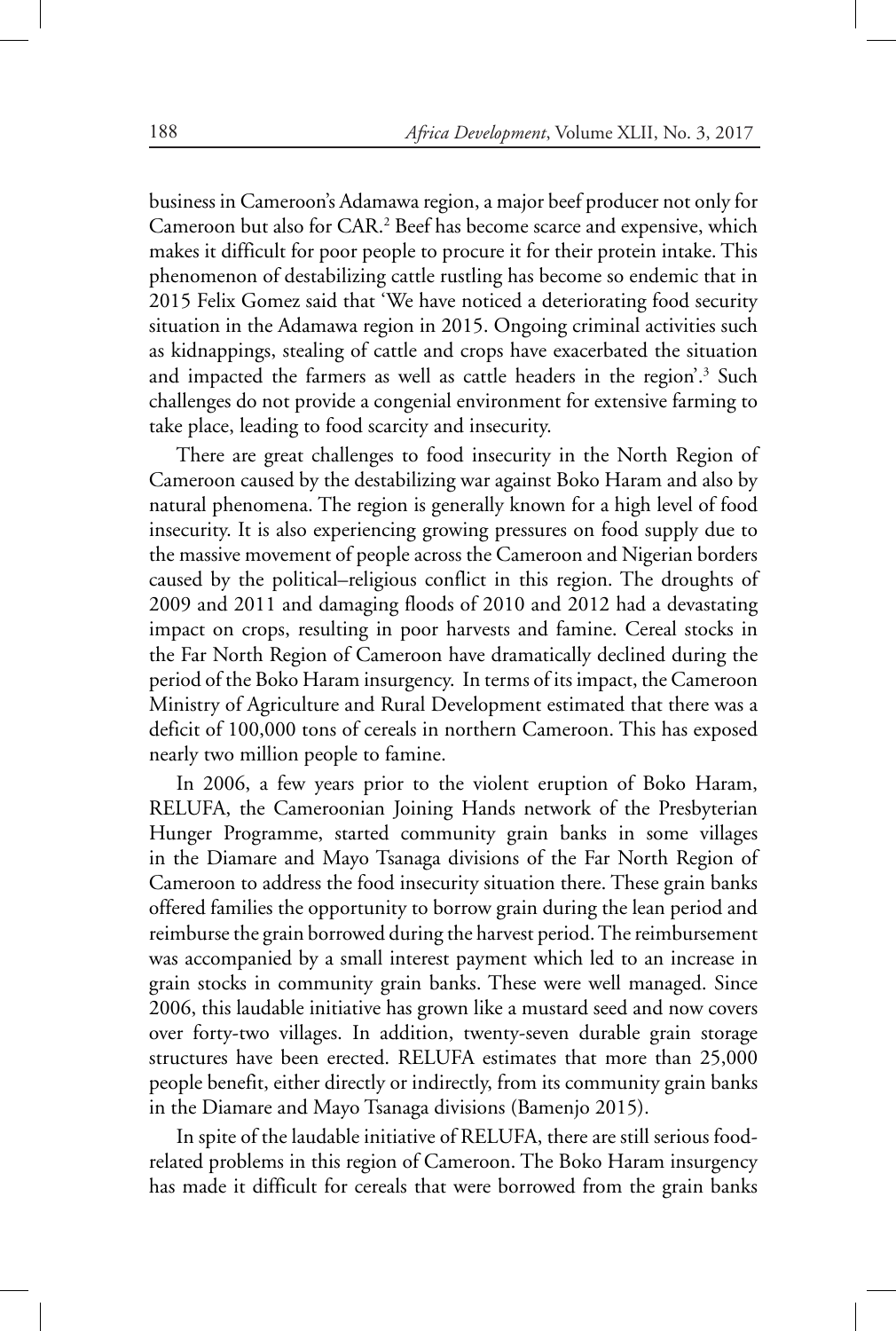to be reimbursed. Due to the people's inability to reimburse these cereals, the multiplier effect has been a deficit in the restocking of cereals. In 2014 alone, there was a deficit of 189 bags (18,900kg) of cereals. This deficit incurred was twenty-nine out of the forty-two community grain banks (Bamenjo 2015).

North Cameroon served an important reservoir for food that was exported to Nigeria but this is no longer the case because of the Boko Haram insurgency. Products like onions, millet, peanuts and corn among others had a ready market in Nigeria, as well as other regions of Cameroon. Economic operators are now at a loss because this is no longer possible. Food insecurity is becoming a serious problem and the most concerned are those of the North and Far North regions of Cameroon. Apart from the limited market opportunities to supply communities in Nigeria, the population of these two regions of Cameroon suffer from adverse natural conditions – droughts, floods and poor soil quality. The food crisis is compounded by the influx of refugees from Nigeria who need food to survive (Mogoum 2015:1). The successive food crisis, not only in northern Nigeria and Cameroon, but in the entire Sahel region of Africa has resulted in the erosion of the resilience of the poorest and most affected populations including even the communities that host refugees. The poor families which have been dragged into a spiral of poverty have just one meal a day. This shows that the acute shortage of food makes many families vulnerable to diseases. This phenomenon of food insecurity caused by the conflict in Northern Cameroon and Nigeria has also taken its toll on the Boko Haram insurgents fighting to establish an Islamic State in this region.

#### **The Impact of the Food Crisis on Boko Haram Fighters**

The Boko Haram crisis has also revealed that the insurgents are suffering from a food crisis which is partly their making. Due to the devastation that Boko Haram has caused, its insurgents are increasingly raiding villages for food instead of hostages. Cameroon's Far North Governor Midjiyawa Bakary pointed out in 2016 that the insurgents were stealing everything because they needed food to eat (Marshall 2016). Since the insurgents scared people away from the markets, they are also feeling the pinch of a food crisis and doing everything within their reach to get food to stay healthy and sustain the war against the governments of Cameroon, Chad, Niger and Nigeria. In early February 2016, it was estimated that Boko Haram had stolen over 4,000 cattle in Cameroon alone. Many Boko Haram fighters scavenge for food in the Sambisa Forest in the dry season or raid different communities for food. In one instance in northern Nigeria in 2016, seventy-six Boko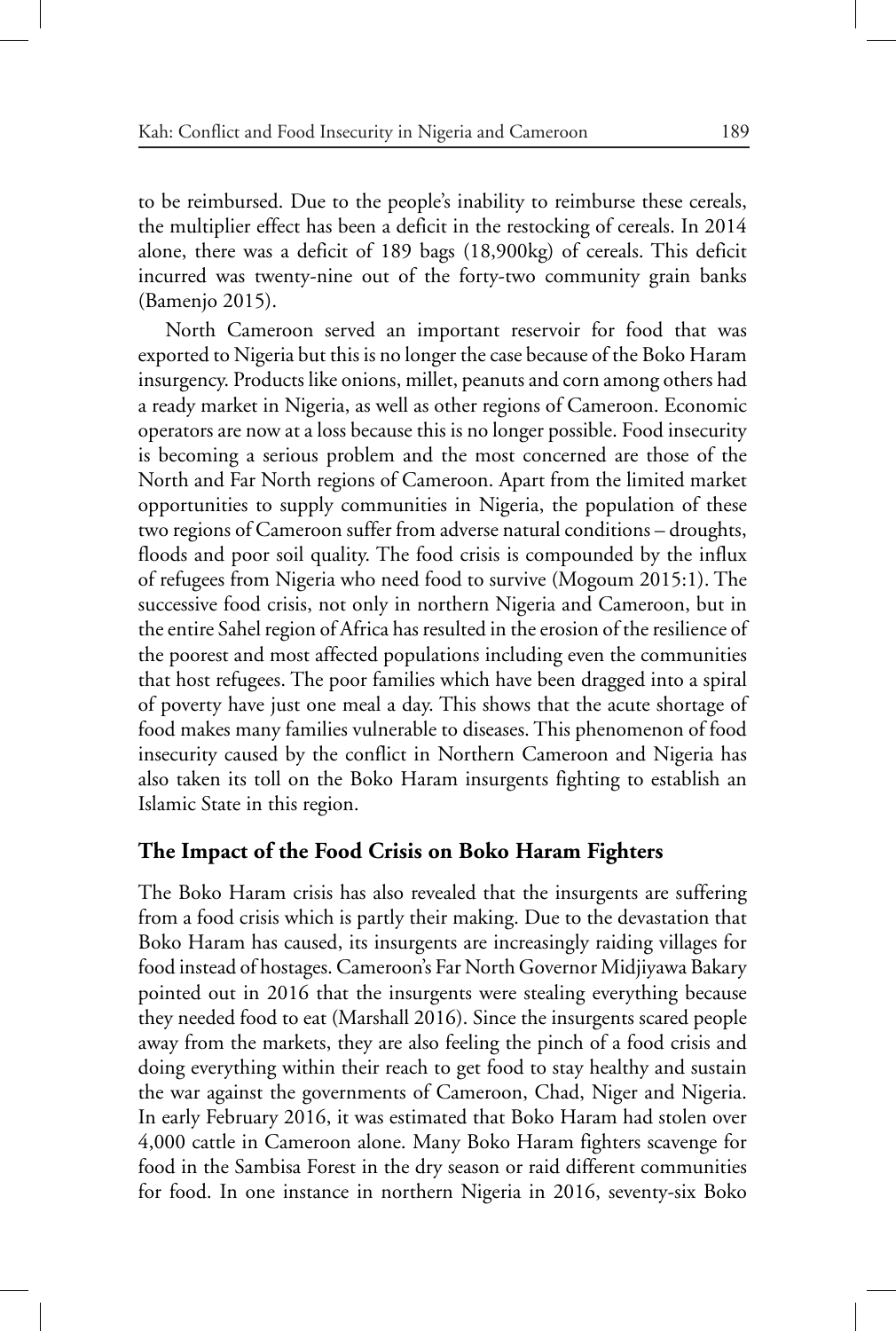Haram fighters who looked emaciated and begged for food, surrendered to military officials (Marshall 2016; Masciarelli 2016). These insurgents had run out of food supplies and become vulnerable to capture. Since the Multinational Joint Task Force took the war to the Boko Haram militants in 2014, they are not only losing ground and fighting back gallantly, but the food crisis is a setback to their ability to hold out against the multinational and civilian forces.

On the whole, there has been increasing malnutrition in the affected regions of northern Cameroon and Nigeria. Eight of the Sahelian states of Nigeria have been seriously affected by the seven-year-long insurgency. Over 43 million people are vulnerable, and in 2014, there was an estimated 1,207,466 children under the age of five who were acutely malnourished. In addition, about 3.4 million pregnant women and children under five were moderately malnourished (Joint Humanitarian Action Plan 2014). This has forced the governments of Cameroon and Nigeria to become weary of the plight of the population. If this is not urgently addressed, it will lead to a greater human catastrophe. There is need to address this crisis urgently and build a culture of peace in the affected region.

#### **Measures to Address Food Insecurity**

Immediate, well-targeted assistance is needed for conflict-affected households in the north-east region of Nigeria, the Far North Region of Cameroon and the IDPs in urban centres and neighbouring areas. This is because many members of these urban and rural households may join criminal gangs to survive and further complicate the insecurity of this region in both countries. Targeted assistance should be carefully considered so that it does not fall into the wrong hands such as people interested in amassing wealth for themselves and further impoverishing and infuriating an economically weak population. Without well-targeted humanitarian support, it was expected that up to three million people would face food consumption gaps in Nigeria by July 2015. The World Food Programme (WFP) country director for Cameroon stated that the situation might be even more precarious in the near future considering that many more people are increasingly moving into refugee camps and young people – crucial manpower – are being killed in the course of fighting. $4$ 

The Nigerian and Cameroonian governments urgently need to mobilize money and other resources to invest in the agricultural sector in the southern states and regions to off-set the food shortages due to conflict in the northeastern region of Nigeria and the Far North Region of Cameroon. Some basic commodities like onions, meat, groundnuts, that came from the north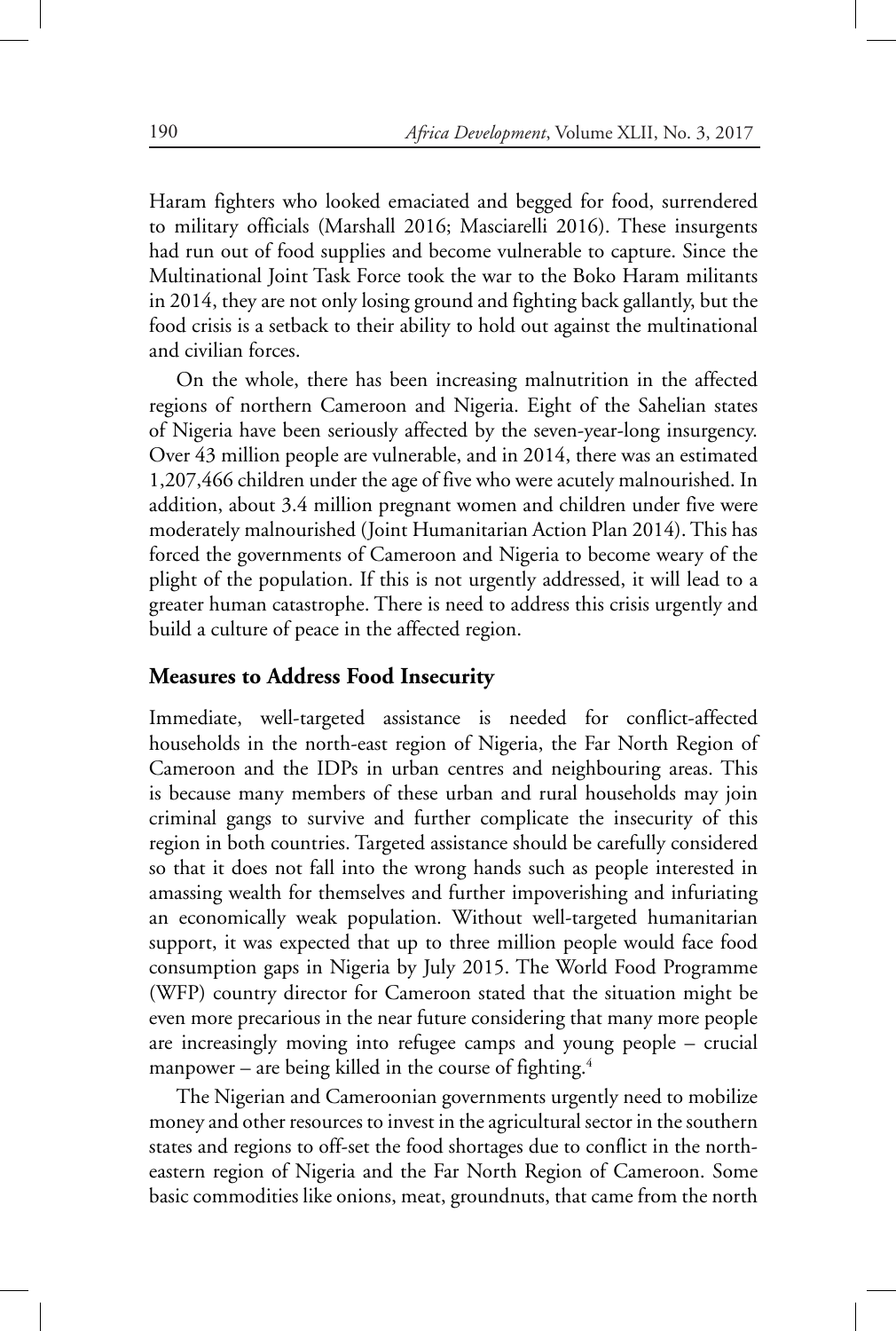when there was no conflict, helped to stabilize prices and enabled poorer households to put food on the table without much stress. This is not the case today because the conflict has affected agricultural production in the north. There is therefore a need to rethink other strategies to improve food production to satisfy the national market. Additional investment in the agricultural sector in the southern states and regions will go a long way to fight against poverty, eventually augment the food needs of the population of Nigeria and Cameroon, and be able to supply these items to the northeast and Far North respectively when the crisis is over and people re-engage in reconstruction. This reconstruction is likely to take a long time to be able to stabilize north-east Nigeria and the Far North Region of Cameroon. This can be done through various forms of incentives to local farmers such as giving them free land for crop cultivation.

There have been inflationary threats which have further worsened the precarious food situation in northern Nigeria and Cameroon. For example, increases in the cost of food have been a problem to the poor masses who cannot afford three meals a day. Disruptions to food distribution because of the insurgency are among the largest inflationary risks faced by the economy of not only Nigeria and Cameroon but also other neighbouring countries like Chad, Niger and CAR. The situation is further compounded by the food-supply bottlenecks linked to the insurgency and insecurity in some major agricultural zones of Nigeria. Nigeria now imports huge quantities of food to make up the shortage caused by the Boko Haram war in the northern part of the country (Muhammad 2015). There is in fact an economic recession in Nigeria with Boko Haram contributing to it. This has generally affected the supply of food to needy urban areas. One of the urgent measures to be considered is for the leadership of Nigeria to reassert its authority in the areas now threatened by the Islamist insurgency. This will likely convince farmers to return to the fields and increase food production and secure food supplies (Muhammad 2015) for the population in Nigeria and Cameroon. A lot has already been done to push the insurgents out of large swathes of territory they once held in Nigeria but from time to time suicide bombers still infiltrate these safe areas and cause havoc. The governments of Nigeria and Cameroon need to provide additional security by giving greater assistance to local vigilante groups than they are doing now. This will create the environment for crop cultivation and the organization of markets to facilitate food distribution from the rural to urban areas.

Additionally, faith-based organizations (FBOs) need to be encouraged to work together to instil peaceful co-existence among adherents of different religious persuasions. Together with community based organizations (CBOs)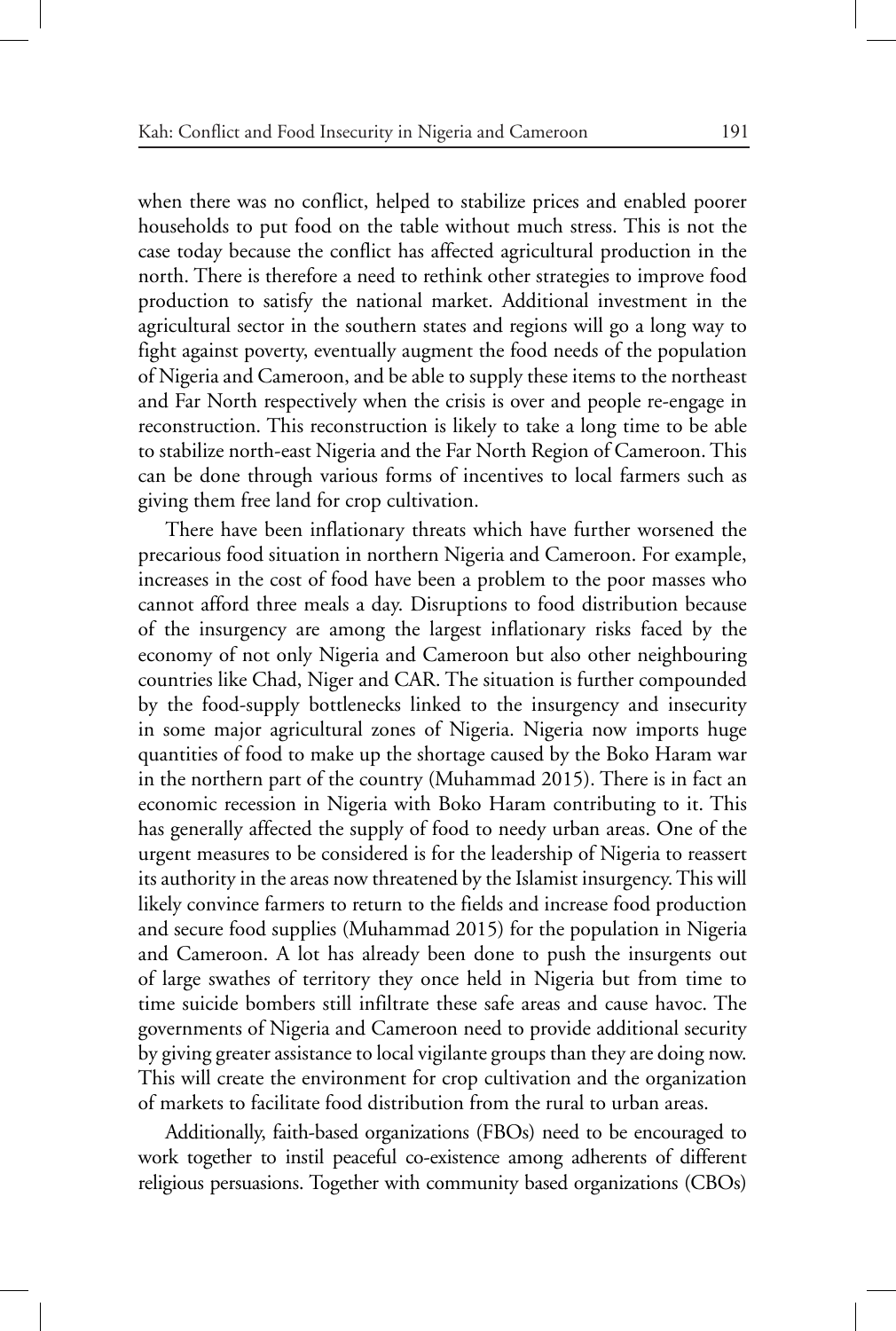they can mobilize people to go to the farms by giving them farm seeds, so that needy communities can be stabilized. Such a measure is better than mobilizing the FBOs to make donations of food only to people in dire need when this cannot be sustained. Food donations are only a short term measure to cushion the destabilizing effect of war on food security. A conscious effort of encouraging FBOs and CBOs to work towards mobilizing labour for food production is the way to address the food crisis that is rocking the northern parts of Cameroon and Nigeria. Other resources could be mobilized from within and without to ensure that once the conflict ends, food production is catalysed.

## **Conclusion**

This article has examined the impact of the Boko Haram insurgency in the north-east part of Nigeria and the Far North Region of Cameroon on food insecurity in these regions and beyond. Conflict is often synonymous with food shortages, which then trigger other forms of conflict within affected communities or countries. Conflict forces people to become refugees, destroys the environment, diverts farm labour to fighting war and destabilizes supply networks of food from farms to the market. Without conflicts, people will devote their time to productive activities such as tilling the soil, cultivating and harvesting for home use and for the market. The problem of food insecurity would not be a problem if conflicts were prevented or managed successfully. A post-conflict community needs to work hard with other partners to reverse the trend of acute food shortages caused by war.

The food crisis in northern Nigeria and Cameroon has been compounded by the conflict between Boko Haram insurgents and regular government and multinational forces. Although the insurgents are losing ground to the multinational joint task forces, the war is far from over. Even as the regular forces gain successes on the battlefront, food production is losing and the insurgents are fighting back. Many families have abandoned their farms and the crops on them have either been stolen, destroyed by war or abandoned to rot in the bush. This is because the insurgents slaughter whoever they meet as they fight to control this region. Others have escaped from the region to other parts of Cameroon and Nigeria. Trade in agricultural commodities has been seriously affected and supplies to other regions have been irregular. Motorbike riders have been prevented from circulating beyond a particular period of time which affects business. Markets cannot be held because of the threats of suicide bombers and scarce resources have been mobilized for the wounded or sick with little or nothing left to feed the population. Even relief efforts have had their own problems and cannot provide the magic solution to the acute food shortages in the conflict zone. Measures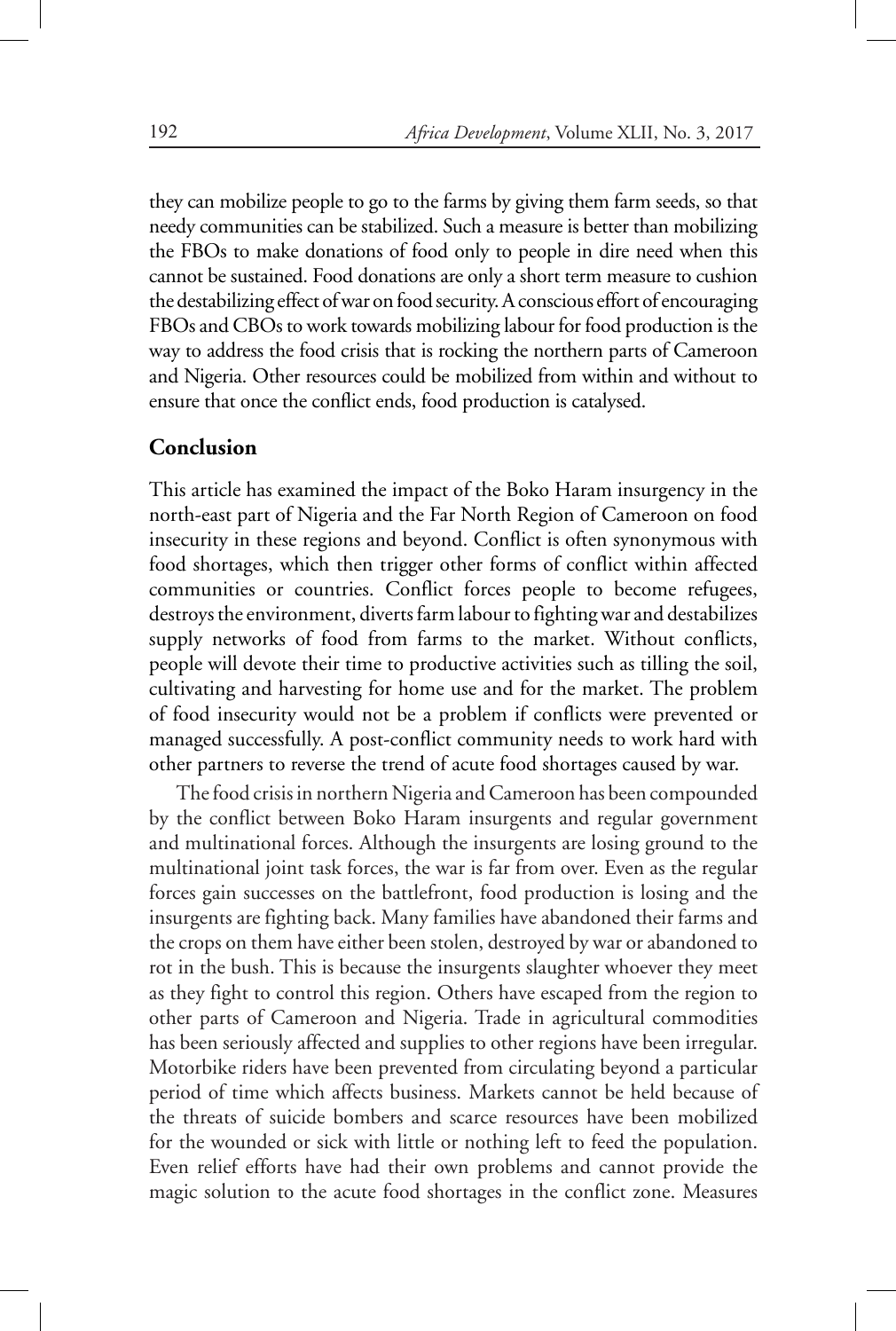that should be taken in the short and long term to address an even more serious problem than conflict have been discussed. If not well handled, food insecurity may be the next conflict to seriously grapple with in affected regions of Cameroon and Nigeria.

#### **Notes**

- 1. 'Boko Haram Violence Limits Farming and Market Activity in Northeast Nigeria', http://reliefweb.int/report/nigeria/nigeria-food-security-alert-january-7-2015, accessed May 13 2016.
- 2. 'Boko Haram is Losing, But So Is Food Production', http://www. camerounlink.net/mobileen/?SessionID=L5HR0SIZ5GIJS0NTGQJ9IXQN WT8ROD&cl1=&cl2=&bnid=2&nid=90398&cat=0&kat=0, accessed 13 May 2016.
- 3. *ibid.*
- 4. 'Boko Haram Violence Limits Farming and Market Activity in Northeast Nigeria', http://reliefweb.int/report/nigeria/nigeria-food-security-alert-january-7-2015, accessed 13 May 2016.

#### **References**

- Adejumobi, S., 2001, 'Citizenship, Rights and the Problem of Internal Conflicts and Civil Wars in Africa', *African Journal of Political Science* 6 (2): 77–96.
- ACAPS, 2014, Briefing Note, Nigeria: Boko Haram Insurgency.
- ACAPS, 2015, Briefing Note, Cameroon: Displacement in the Far North, 1 June.
- Agbu, O., 2004, Ethnic Militias and the Threat to Democracy in Post-Transition Nigeria, Uppsala: Nordiska Afrikainstitutet, Research Report No 127.
- Akepe, L.E. and Johnson-Rokosu, S.F., 2016, 'Terrorism Financing: The Socio-Economic and Political Implications of Boko Haram Insurgency in Lake Chad Basin', *Academic Journal of Economic Studies* 2 (1): 25–41.
- Allen, F. and Okeke-Uzodike, U. 2010, 'Oil, Politics, and Conflict in the Niger Delta: A Non-killing Analysis', *Africa Peace and Conflict Journal* 3 (2): 32–42.
- Alozieuwa, S.H.O., 2010, 'Beyond the Ethno-religious Theory of the Jos Conflict', *Africa Peace and Conflict Journal* 3 (2): 18–31.
- Amungwa, A.F., 2011, 'The Evolution of Conflicts Related to Natural Resource Management in Cameroon', *Journal of Human Ecology* 35 (1): 53–60.
- Awodola, B. and Oboshi, A., 2015, 'Terrorism in Northern Nigeria: A Threat to Food Security in Maiduguri', *Mediterranean Journal of Social Sciences* 6 (3): 11–17.
- Ayai, C.O., 2009, 'Causes of the Northern Uganda Armed Conflict: A Probit Analysis', *Africa Peace and Conflict Journal* 2 (2): 72–85.
- Bamenjo, J.N., 2015, 'Boko Haram Insurgency Spreads Violence and Food Insecurity in Far North Region of Cameroon', www.presbyterianmission.org/.../ bokoharamspreadsfoodinsecurity/, accessed 13 May 2016.
- Bere, M., 2011, 'Managing Intra-State Conflicts: Promises and Failures of Peace Agreements in Côte d'Ivoire', *Africa Conflict and Peace Journal* 4 (2): 17–28.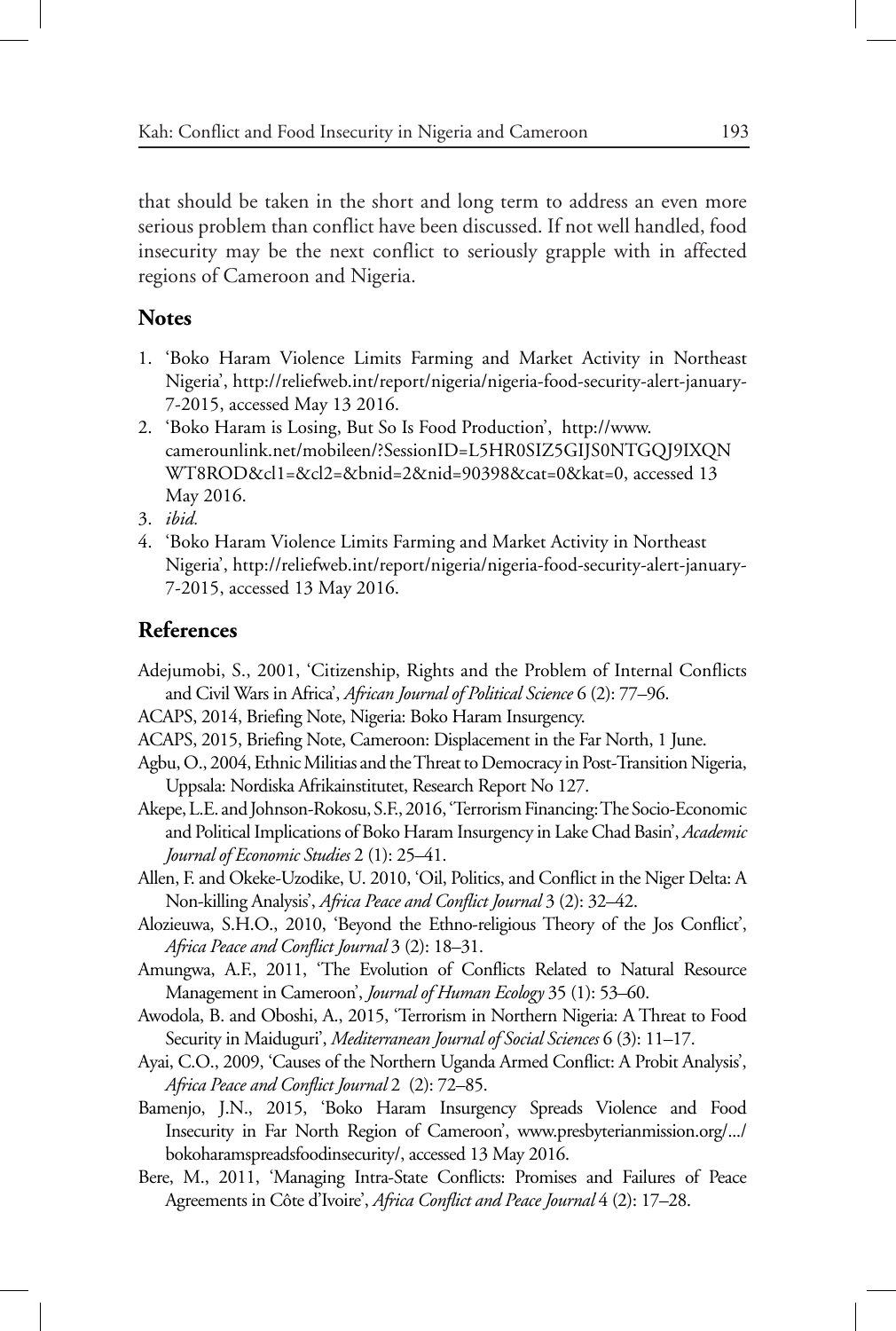- Blanton, R.T., Mason, D. and Athow, B., 2001, 'Colonial Style and Post-Colonial Ethnic Conflict in Africa', *Journal of Peace Research* 38 (4): 473–91.
- Christakis, T., 2013, 'The Emperor Has No Clothes? The Secondary Role of African Regional Organisations in Recent Armed Conflicts in Africa', *Proceedings of Annual Meeting (American Society of International Law*) 107: 327–30.
- Dubagat, K.K., 2013, 'Special Report: Food Security Challenges in West Africa: A Focus on Agriculture', *West Africa Insight.*
- Eme, O.I., Onyishi, A.O., Uche, O.A. and Uche, I.B., 2014, *Arabian Journal of Business and Management Review* 4 (1): 1–14.
- Epule, E.T., Peng, C., Lepage, L. and Chen, Z., 2012, 'Poverty and Gender Oriented Vulnerabilities to Food and Water Scarcity in Touroua, Cameroon', *Journal of Human Ecology* 38 (2): 81–90.
- Ezzine de Blas, M.R. and Vermeulen, C., 2011, 'Management Conflicts in Cameroonian Community Forests', *Ecology and Society* 16 (1): 8.
- Gahama, J., 2005–2006, 'Les causes des violences ethniques contemporaines dans l'Afrique des Grands Lacs: une analyse historique et socio-politique', *Afrika Zamani* 13 & 14: 101–15.
- Gebre, Y., 2002, 'Differential Reestablishment of Voluntary and Involuntary Migrants: The Case of Metekel Settlers in Ethiopia', *African Study Monographs* 23 (1): 31–46.
- Hemen, T., 2013, 'Can Bio-fortification Revive Food Production in West Africa?', *West Africa Insight.*
- Ibaba, I.S., 2007, 'Understanding Oil Company-Community Conflicts in the Niger Delta (Nigeria)', *Peace and Conflict Studies* 14 (1): 1–18.
- Ibaba, I.S., 2011, 'Nigeria's Niger Delta: Militia Violence, Amnesty and Energy Security', *Peace and Conflict Studies* 18 (1): 44–78.
- Idowu, O.O.W., 1999, 'Citizenship Status, Statehood Problems and Political Conflict: The Case of Nigeria', *Nordic Journal of African Studies* 8 (2): 73–88.
- Imaseun, E., 2015, 'Insurgency and Humanitarian Crises in Northern Nigeria: The Case of Boko Haram', *African Journal of Political Science and International Relations* 9 (7): 284–96.
- Joint Humanitarian Action Plan, 2014, Humanitarian Needs Overview Nigeria. 2013, Nigeria: Joint Humanitarian Action Plan.
- Kah, H.K., 2013, 'Understanding the Séléka Insurrection of March 24 2013 in the Central African Republic (CAR)', *Conflict Studies Quarterly* 5: 47–66.
- Marshall, W., 2016, 'Boko Haram Is Starving in a Food Crisis of its Own Making', https://munchies.vice.com/en/articles/boko-haram-is-starving-in-a-food-crisis-ofits-own-making, accessed 13 May 2016.
- Masciarelli, A., 2016, 'How Boko Haram Sparked a Food Crisis', http://wfpusa.org/ blog/why-boko-haram-searching-food, accessed 13 May 2016.
- Matthews, R.O., 1970, 'Interstate Conflicts in Africa: An Overview', *International Organisation* 24 (2): 335–60.
- Mbom, S., 2016, 'Cameroon: Food Insecurity in the Far North', http://reliefweb.int/ report/cameroon/cameroon-food-insecurity-far-north, accessed 13 May 2016.
- Mogoum, A., 2015, 'The Foretia Foundation Is Interested in the Consequences of Boko Haram Insurgency in the Far North Region of Cameroon' in Symposium on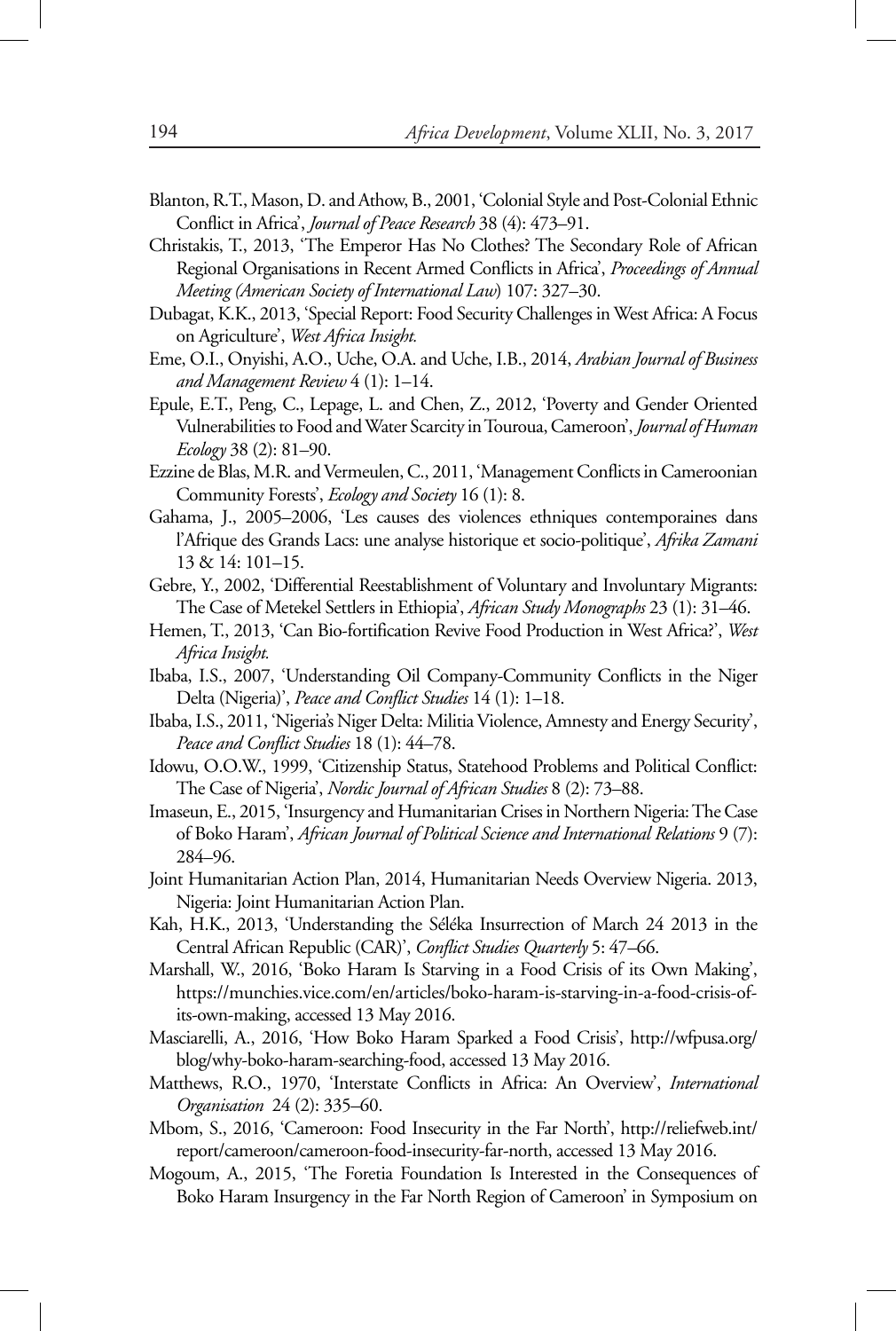Media and Development in Cameroon, 1, Denis and Lenora Foundation, Monthly Newsletter No 1.

- Moritz, M., 2006, 'The Politics of Permanent Conflict: Farmer-Herder Conflicts in Northern Cameroon', *Canadian Journal of African Studies* 40 (1): 101–26.
- Muhammad, M., 2015, 'Boko Haram Insurgency Gnawing at Nigeria's Food Supply', http://www.bloomberg.com/news/articles/2015-02-01/boko-haram-insurgencygnawing-at-nigeria-s-food-supply, accessed 13 May 2016.
- Mung'ong'o, C.G., 2002, 'The Right to Food, Land and Democracy: An Analysis from a Grassroots Perspective in Three Semi-Arid Rural Districts in Tanzania', *Nordic Journal of African Studies* 11 (1): 75–92.
- Ngoh, M. née S.B., Teke, M.G. and Atanga, N.S., 2013, Agricultural Innovations and Adaptations to Climate Change Effects and Food Security in Central Africa: Case of Cameroon, Equatorial Guinea and Central African Republic, African Technology Policy Studies Network ATPS, Working Paper No. 79.
- Nforngwa, E.N., 2016, 'War on Boko Haram Hits Cameroon's Vegetable Farmers', http://thestandardtribune.com/2016/04/05/war-on-boko-haram-hits-cameroonsvegetable-farmers/, accessed 11 May 2016.
- Obi, C.I., 1999, 'Globalisation and Environment Conflict in Africa', *African Journal of Political Science* 4 (1): 40–62.
- Okojie, C., 1991, 'Achieving Self Reliance in Food Production in Nigeria: Maximising the Contribution of Rural Women', *Journal of Social Development in Africa* 6 (2): 33–52.
- Onwusiribe, C. Nd., Nwaiwu, B.N. and Okpokiri, C.I., 2015, 'Assessment of North Insurgency and Performance of Food Dealers in Abia State, Nigeria', *Scientific Papers Series Management, Economic Engineering in Agriculture and Rural Development* 15 (3): 217–24.
- Paarlberg, R.L., 1999, 'Politics and Food Insecurity in Africa', *Review of Agricultural Economics* 21 (2): 499–511.
- Pate, A., 2014, 'Boko Haram: An Assessment of Strengths, Vulnerabilities, and Policy Options', Report to the Strategic Multilayer Assessment Office, Department of Defense, and the Office of University Programmes, Department of Homeland Security. College Park MD: START, January.
- Rwantabagu, H., 2001, 'Explaining Intra-state Conflicts in Africa: The Case of Burundi', *International Journal on World Peace* 18 (2): 41–53.
- Salih, S.A., 1994, 'Food Security in East and Southern Africa', *Nordic Journal of African Studies* 13 (1): 3–27.
- Uhunmwuangho, S.O., 2011, 'Challenges and Solutions to Ethno-Religious Conflicts in Nigeria', *Journal of Sustainable Development in Africa* 13 (5): 10–24.
- Ukiwo, U., 2003, 'Ethno-Religious Conflicts and Democratic Consolidation in Nigeria', *Journal of Modern African Studies* 41(1): 11–38.
- UN, 2011, The Right to Adequate Food in Cameroon: The Second and Third Periodic Report (art. 1-15) of Cameroon to the Committee on Economic, Social and Cultural Rights (UN Doc. E/C.12/CMR/2-3.
- USAID, 2015, Nigeria Complex Emergency, USAID.